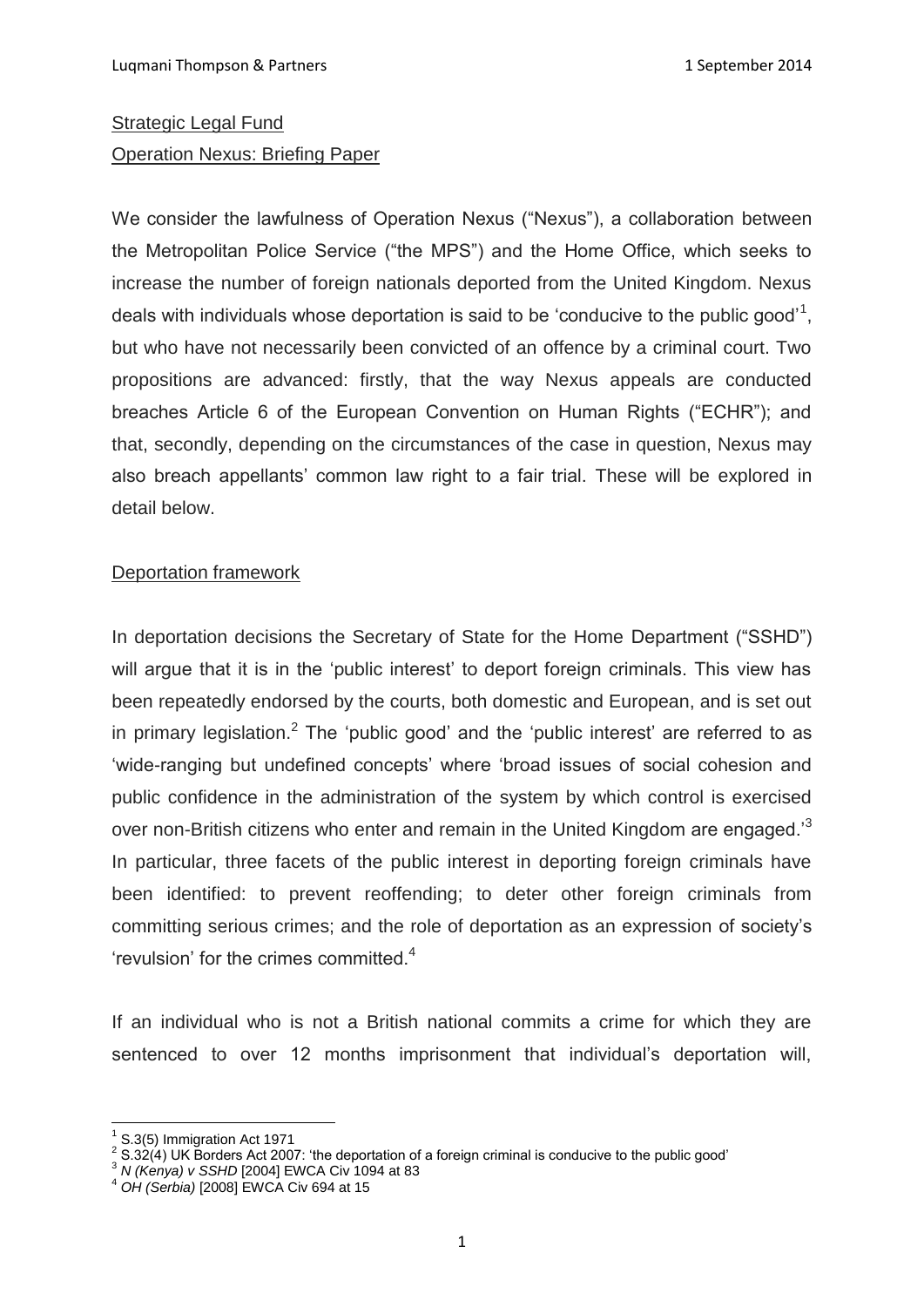automatically, be deemed to be conducive to the public good.<sup>5</sup> However, there remains a power for the SSHD to deem an individual's deportation 'conducive to the public good<sup>'6</sup> regardless of whether or not that individual has a criminal conviction. An individual is entitled to a statutory right of appeal against both types of decision.<sup>7</sup>

### Operation Nexus

Nexus is a collaboration between UK police and immigration authorities. Whilst initially restricted to London and the MPS, it appears that the operation has been rolled out to encompass the West Midlands police force area.<sup>8</sup> It is not entirely clear when it was launched: some sources indicate November 2012 $^9$ , although June 2012 has been suggested<sup>10</sup>, as have other dates in between.<sup>11</sup> It appears to have previously been known, or existed as a pilot, as Operation Terminus.<sup>12</sup>

The stated aim of the operation is to 'maximise intelligence, information and worldwide links to improve how [the UK] deal[s] with and respond[s] to foreign nationals breaking the law'.<sup>13</sup> The MPS states that it is less effective at policing foreign nationals than 'indigenous criminals', for a range of reasons including 'lack of knowledge of their offending history, intelligence and our ability identify them via biometrics'.<sup>14</sup>

As part of Nexus immigration staff are stationed in police custody suites and run checks on foreign nationals who are arrested (regardless of whether or not the

 5 S.32(2) UK Borders Act 2007

<sup>6</sup> *Op Cit*, n.1, above

 $7$  S.82 Nationality, Immigration and Asylum Act 2002

<sup>8</sup> Secreta Home of Freedom of Information Request 32144 by letter, dated 23 July 2014

<sup>&</sup>lt;sup>9</sup> "Operation Nexus Launches", 10 November 2012, Metropolitan Police Website, accessed on 28 June 2014 at <http://content.met.police.uk/News/Operation-Nexus-launches/1400012909227/1257246741786>

<sup>&</sup>lt;sup>10</sup> Letter from Mark Rowley, Assistant Commissioner Metropolitan Police, dated 24 July 2013, accessed at [http://www.london.gov.uk/moderngov/documents/s28677/6b%20-](http://www.london.gov.uk/moderngov/documents/s28677/6b%20-%20Appendix%20B%20to%20Summary%20List.pdf)

[<sup>%20</sup>Appendix%20B%20to%20Summary%20List.pdf](http://www.london.gov.uk/moderngov/documents/s28677/6b%20-%20Appendix%20B%20to%20Summary%20List.pdf) on 28 June 2014

<sup>11</sup> Home Affairs Committee - Fifteenth Report - The work of the Immigration Directorates (April - September 2013) available a[t http://www.publications.parliament.uk/pa/cm201314/cmselect/cmhaff/820/82002.htm](http://www.publications.parliament.uk/pa/cm201314/cmselect/cmhaff/820/82002.htm) accessed on 28 June 2014

<sup>12</sup> See reference in *Waryoba, R (On the Application Of) v Secretary of State for the Home Department* [2014] EWHC 1496 (Admin) and Muir, H., 'Border Agency teams up with police in drive to target foreign criminals', 5 October 2014, The Guardian, available at

<http://www.theguardian.com/uk/2012/oct/05/border-agency-police-foreign-criminals> accessed on 29 June 2014 <sup>13</sup> "Operation Nexus Launches", 10 November 2012

<sup>&</sup>lt;sup>14</sup> Letter from Mark Rowley (AC, MPS) dated 24 July 2013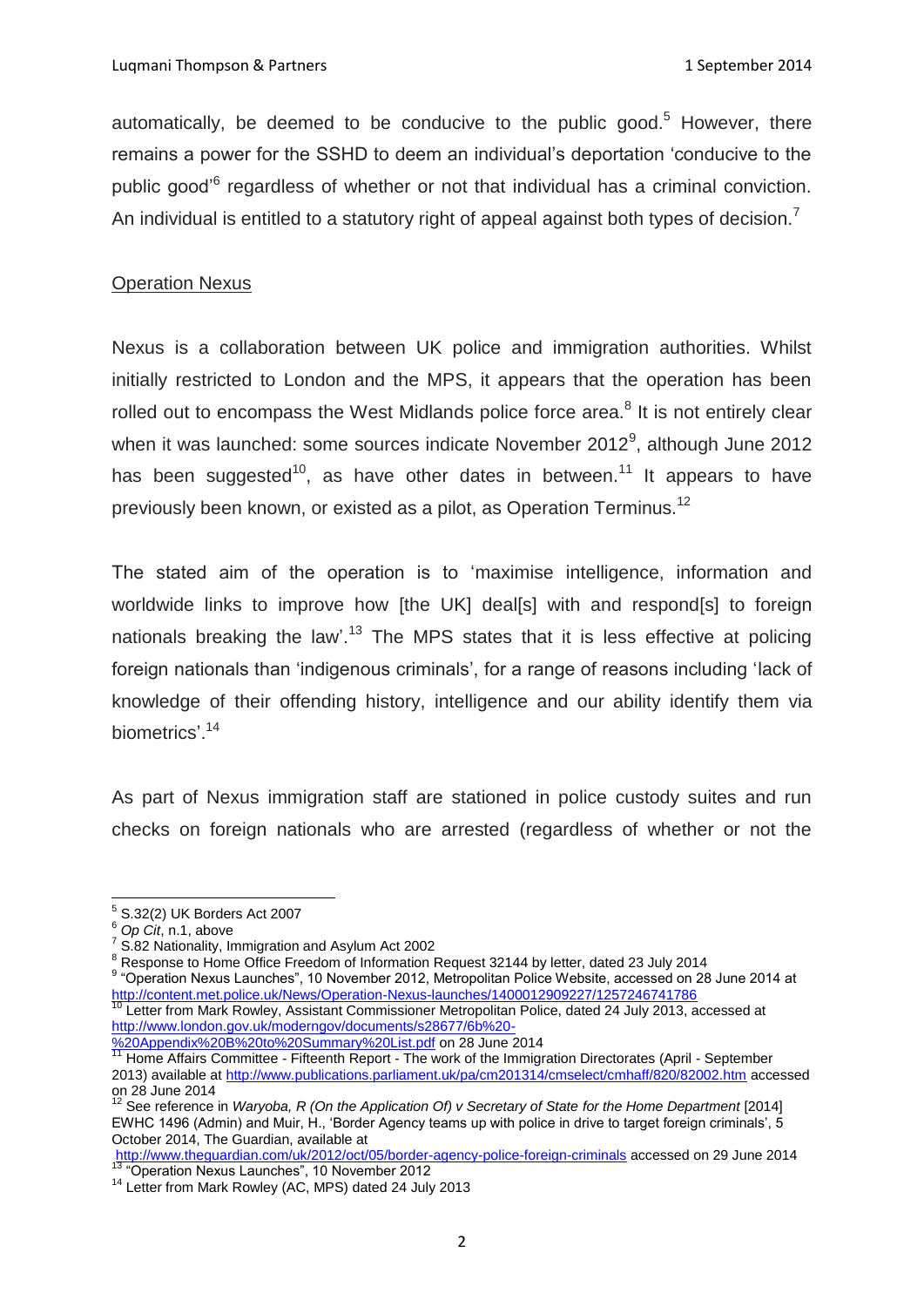individual is charged<sup>15</sup>) in the London area. In March 2013 there were 60 full time Immigration Officers being recruited to fulfil these roles.<sup>16</sup> In July 2013 there were plans for the number of dedicated officers to be increased to 95.<sup>17</sup> The Home Affairs Select Committee was told that immigration staff were present in 21 police custody suites across London in their report dated 21 March 2014.<sup>18</sup>

The same committee was provided with an eight week snapshot ending in February 2013 where checks were performed against over 40,000 individuals following arrest with approximately a quarter identified as foreign nationals.<sup>19</sup> It is now clear that every single person who is arrested in London will have their fingerprints referred through the immigration authorities' database to check the immigration status of the individual concerned.<sup>20</sup>

The information gathered through these checks include 'details of relevant arrests … where [the foreign national has] been accused of breaking the law ...[or]... where they have been victims or witnesses to violent crimes but refused to cooperate with police and an important list of gang or violent offender associations'.<sup>21</sup> As at July 2013, there were two targets as part of the operation, or 'headline performance indicators', which involved the referral of 100 high harm offenders to the immigration authorities for subsequent action per month and the detention of 200 foreign national offenders per month 'with a view to removal'. $^{22}$ 

In terms of the use of this information one of the main aims of the operation is to identify high harm foreign national offenders including 'those involved in serious violence (including sex offending), prolific gang members, or those offenders who carry firearms or other weapons.<sup>23</sup> Of the 10,000 or so foreign nationals arrested in the eight weeks to February 2013 highlighted in the Home Affairs Select Committee

<sup>&</sup>lt;sup>15</sup> Home Affairs Committee (Fifteenth Report)

<sup>16</sup> Written response from the London Mayor to Question 1094/2013 posed by Joanne McCartney in March 2013 at<http://joannemccartney.co.uk/2013/05/31/march-2013-mqt-answers/> accessed on 28 June 2014

<sup>&</sup>lt;sup>17</sup> Letter from Mark Rowley (AC, MPS) dated 24 July 2013

<sup>&</sup>lt;sup>18</sup> Home Affairs Committee (Fifteenth Report)

 $19$  Ibid.

<sup>20</sup> Written response from the London Mayor to Question1095/2013 posed by Joanne McCartney in March 2013 at <http://joannemccartney.co.uk/2013/05/31/march-2013-mqt-answers/> accessed on 28 June 2014

<sup>&</sup>lt;sup>21</sup> "Operation Nexus Launches", 10 November 2012

<sup>&</sup>lt;sup>22</sup> Letter from Mark Rowley (AC, MPS) dated 24 July 2013

 $23$  Ibid.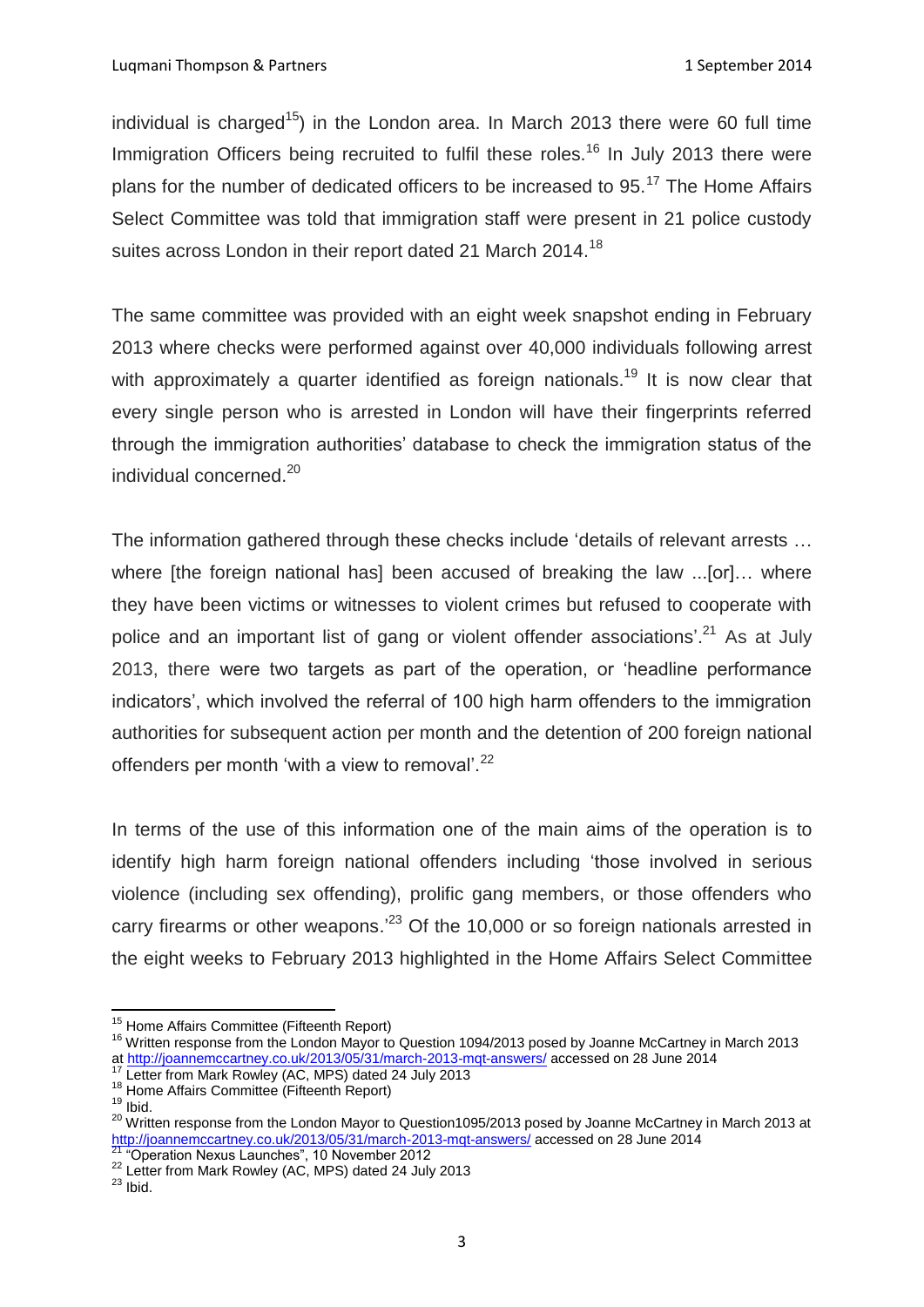report, 1,432 individuals were identified as 'high harm/prolific offenders'.<sup>24</sup> Other than the definition provided by Mr Rowley, however, there is no publicly available definition of 'harm'<sup>25</sup>, and the Home Office appears to accept that the definition varies even between the two forces currently involved in the Nexus process.<sup>26</sup>

Having identified 'high harm' offenders, the case will then be referred to a Home Office case worker who will take a decision as to whether deportation should be pursued. Consideration will be given to 'the subject's immigration status and the potential impact of deportation balanced against their previous offending history in line with existing legislation $^{27}$ , although when questioned about the criteria used in the referral mechanism in September 2013 an MPS representative seemed to suggest that there was none. $^{28}$ 

Once a decision is taken to pursue deportation the individual will be served with a decision that the SSHD deems his or her deportation to be 'conducive to the public good'.<sup>29</sup> Until very recently such a decision automatically attracted an in-country right of appeal, although the Home Office can now certify a decision to the extent that the right of appeal is only exercisable from abroad if the authorities take the view that there would be no 'serious irreversible harm' if deportation was effected immediately.<sup>30</sup> At the time of writing it remains to be seen how regularly and in what circumstances this power will be used.

If an individual choses to exercise an in-country right of appeal against a decision to deport then the case will be listed for hearing in a tribunal.<sup>31</sup> This is a civil court. It appears that, at this stage, the Home Office allocate the case to an Operation Nexus detective whose main responsibilities include liaising with the Home Office in relation to the appellant and presenting information to any tribunal hearing. $32$ 

 $\overline{\phantom{a}}$ <sup>24</sup> Home Affairs Committee (Fifteenth Report)

<sup>25</sup> Response to Home Office Freedom of Information Request 32144 by letter, dated 23 July 2014  $26$  Ibid.,

 $27$  Ibid.,

<sup>28</sup> Webber, F., 'Operation Nexus fears not allayed', Institute of Race Relations, 19 September 2013, at <http://www.irr.org.uk/news/operation-nexus-fears-not-allayed/> accessed on 28 June 2014

<sup>29</sup> *Op Cit*, n.1, above

<sup>30</sup> S.94B(3) Nationality, Immigration and Asylum Act 2002, inserted by s.17 Immigration Act 2014

<sup>&</sup>lt;sup>31</sup> The First Tier Tribunal (Immigration and Asylum Chamber)

<sup>&</sup>lt;sup>32</sup> Letter from Mark Rowley (AC, MPS) dated 24 July 2013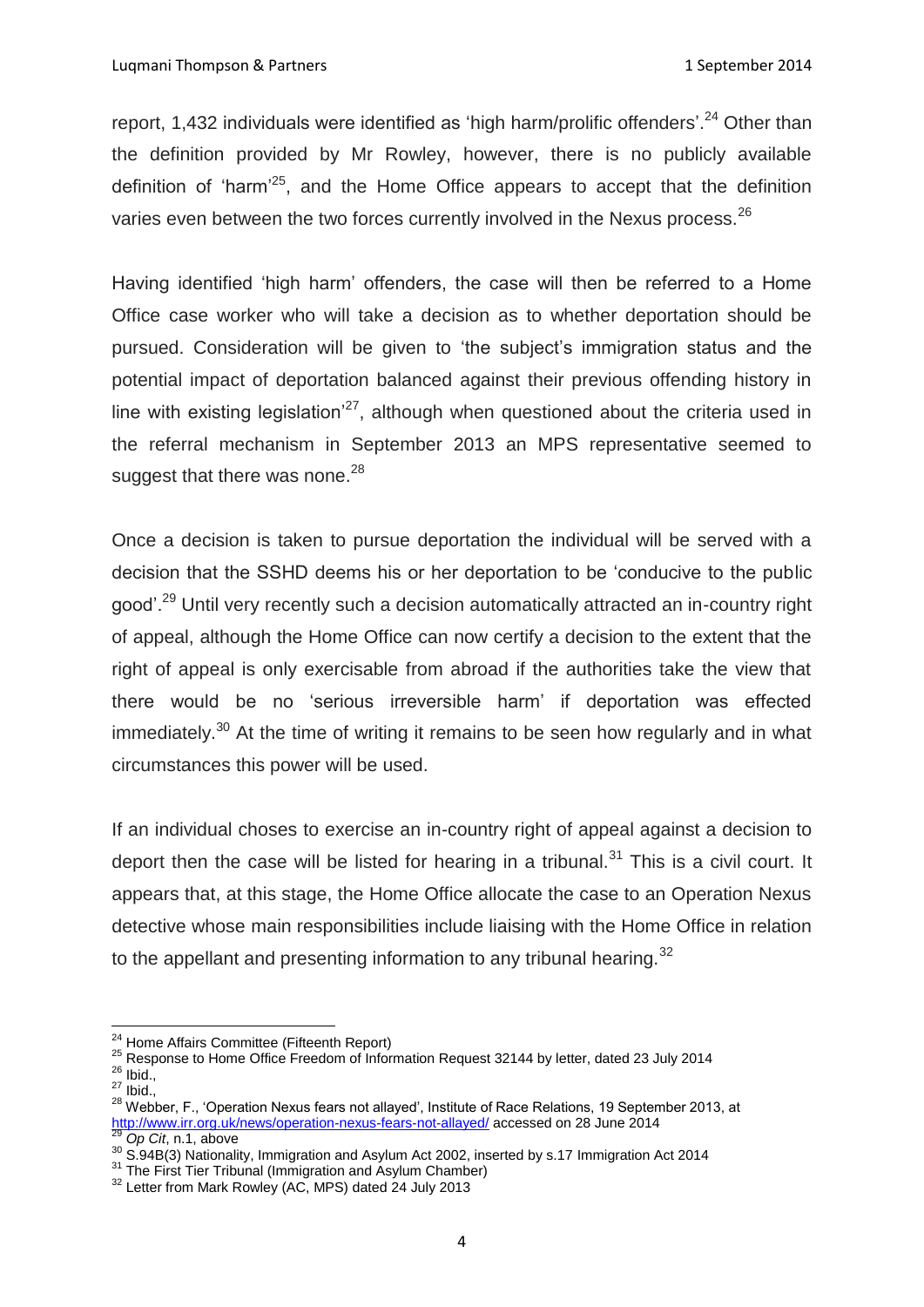The detective will normally provide a witness statement summarising the individual's conduct, including reference to incidents contained on internal police systems where the individual concerned may not have been arrested, or even questioned, by police. This statement will be filed with the tribunal and served upon the appellant. The courts have made clear that these statements must be supplemented by the underlying CRIS (Crime Report Information System) reports (used to record, investigate and manage allegations of crime<sup>33</sup>) on the basis of which the statements are made. $34$  The detective in question will usually attend the tribunal to give live evidence in relation to the alleged conduct.

The purpose of the information presented by the Home Office is, according to the authorities, to put before the tribunal an indication of the individual's suspected criminality, and to suggest that his or her presence in the UK is considered not conducive to the public good.<sup>35</sup> One of the noted aims of the operation is to prevent criminals appearing in front of tribunals and 'misleading them [as to] the true scale of their criminal activity'.<sup>36</sup>

In terms of the scale and effectiveness of Nexus, in December 2012 it was claimed that the operation had led to the removal of 175 of 'London's most prolific foreign national offenders' in just a few months. $37$  It was later suggested that between October 2012 and July 2013 over 700 foreign national criminals had been removed or deported having been identified by the MPS after passing through a police custody suite.<sup>38</sup>

However, this is to be contrasted with evidence from the MPS suggesting that from June 2012 to June 2013 only 37 individuals were removed from the UK as a result of the operation.<sup>39</sup> In response to a recent Freedom of Information Request the Home

 $33$  FOI Request 32144

<sup>34</sup> See *Farquharson (removal – proof of conduct)* [2013] UKUT 00146 (IAC)

<sup>&</sup>lt;sup>35</sup> Home Affairs Committee (Fifteenth Report)

<sup>&</sup>lt;sup>36</sup> Letter from Mark Rowley (AC, MPS) dated 24 July 2013

<sup>&</sup>lt;sup>37</sup> Mark Harper, Minister for Immigration, statement on 28 December 2012 available at

<https://www.gov.uk/government/news/operation-nexus-results-in-more-than-175-removals> accessed on 28 June 2014

<sup>38</sup> Mark Harper, Minister for Immigration, Hansard: Written Answers to Questions (17 July 2013), available at <http://www.publications.parliament.uk/pa/cm201314/cmhansrd/cm130717/text/130717w0001.htm> accessed on 28 June  $201\overline{4}$ 

Letter from Mark Rowley (AC, MPS) dated 24 July 2013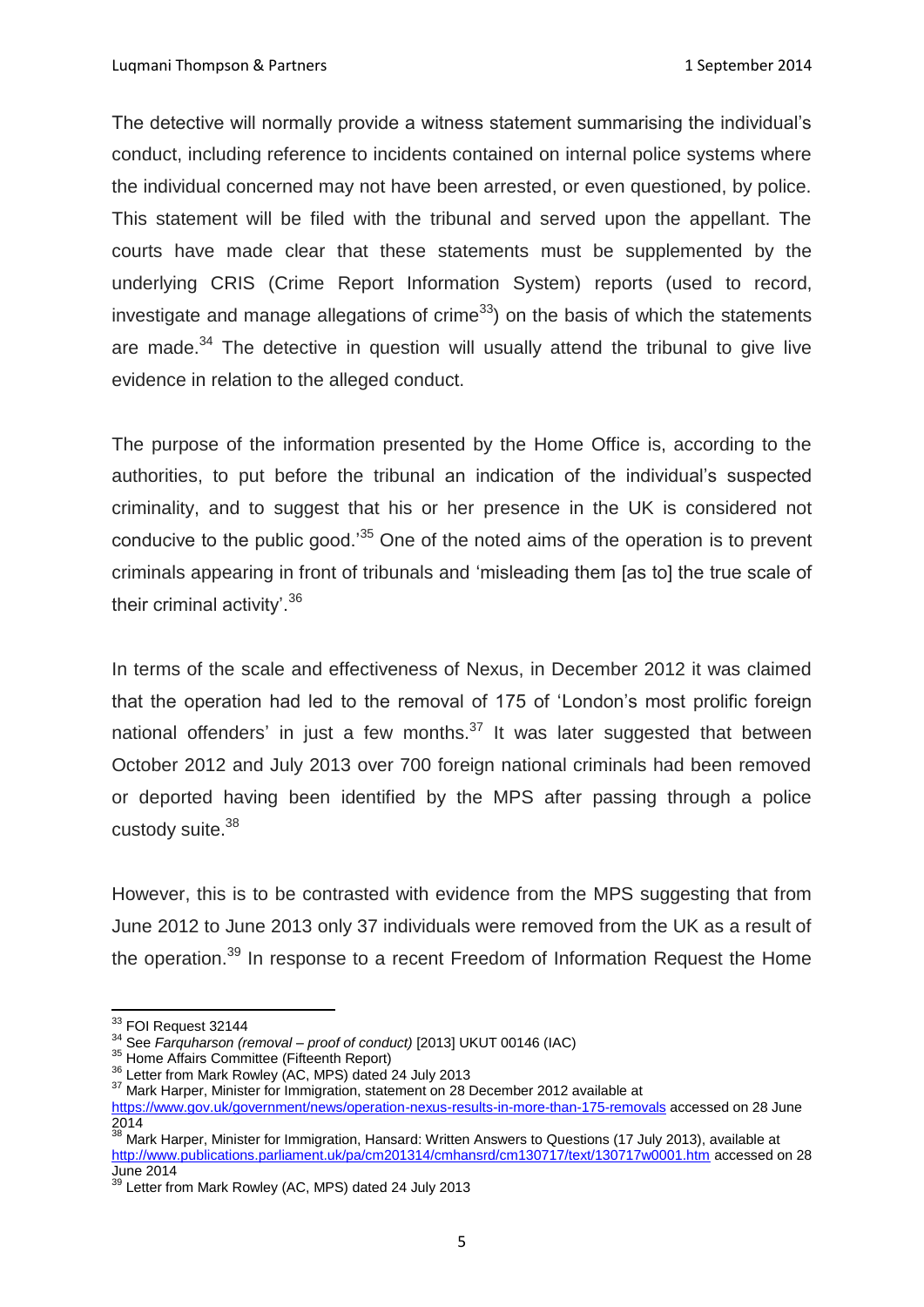Office estimate that a total of 200 individuals have been deported as a result of the operation since its inception, and over 11,000 cases are recorded as being 'of interest'.<sup>40</sup> The success rate for appellants in Nexus deportation appeals is low, with Home Office records showing only 10 successful appeals in total.<sup>41</sup> There appear to be plans for Nexus to be extended across the country.<sup>42</sup>

Operation Nexus has been broadly welcomed in most quarters, and particularly in the press.<sup>43</sup> Given that Nexus appears to have only operated in the London area until relatively recently<sup>44</sup> the Home Affairs Select Committee asked why this 'good practice' was not being rolled out across the country. <sup>45</sup>

# **Concerns**

The overriding concern with regard to Nexus is that foreign nationals are being deported from the UK on the basis of allegations of conduct that have not been proven in the criminal courts.

In England and many other common law jurisdictions the standard of proof for an individual to be convicted of an offence which is contrary to the criminal law is 'beyond a reasonable doubt'. For serious offences, a jury will usually sit in judgment, appropriately directed by a judge, to decide whether or not such a doubt exists. There are safeguards which operate in the criminal courts governing the way in which evidence is presented to the jury to enable a fair trial to take place. These include the right for a defendant to cross-examine a witness who has testified against him; a defendant's right to publicly funded legal representation; the right for a

 $\overline{a}$  $^{40}$  FOI Request 32144

 $41$  Ibid.

<sup>42 &#</sup>x27;Ending Gang and Youth Violence: Annual Report 2013', Home Office, published December 2013, available at [https://www.gov.uk/government/uploads/system/uploads/attachment\\_data/file/278779/EndingGangYouthViolence](https://www.gov.uk/government/uploads/system/uploads/attachment_data/file/278779/EndingGangYouthViolence2013.pdf) [2013.pdf](https://www.gov.uk/government/uploads/system/uploads/attachment_data/file/278779/EndingGangYouthViolence2013.pdf) accessed on 28 June 2014

<sup>43</sup> See for example [http://www.express.co.uk/news/uk/405709/One-hundred-foreign-crooks-a-week-are-kicked](http://www.express.co.uk/news/uk/405709/One-hundred-foreign-crooks-a-week-are-kicked-out)[out;](http://www.express.co.uk/news/uk/405709/One-hundred-foreign-crooks-a-week-are-kicked-out) [http://www.standard.co.uk/news/crime/700-criminals-deported-in-london-crackdown-to-be-copied-by-rest-of](http://www.standard.co.uk/news/crime/700-criminals-deported-in-london-crackdown-to-be-copied-by-rest-of-country-8716897.html)[country-8716897.html;](http://www.standard.co.uk/news/crime/700-criminals-deported-in-london-crackdown-to-be-copied-by-rest-of-country-8716897.html)<http://www.thetimes.co.uk/tto/news/uk/crime/article3784856.ece> accessed on 28 June 2014

<sup>44</sup> See *Ndow (AP) v Secretary of State for the Home Department* [2014] CSOH 37 at paragraph 23

<sup>45</sup> Home Affairs Committee (Fifteenth Report)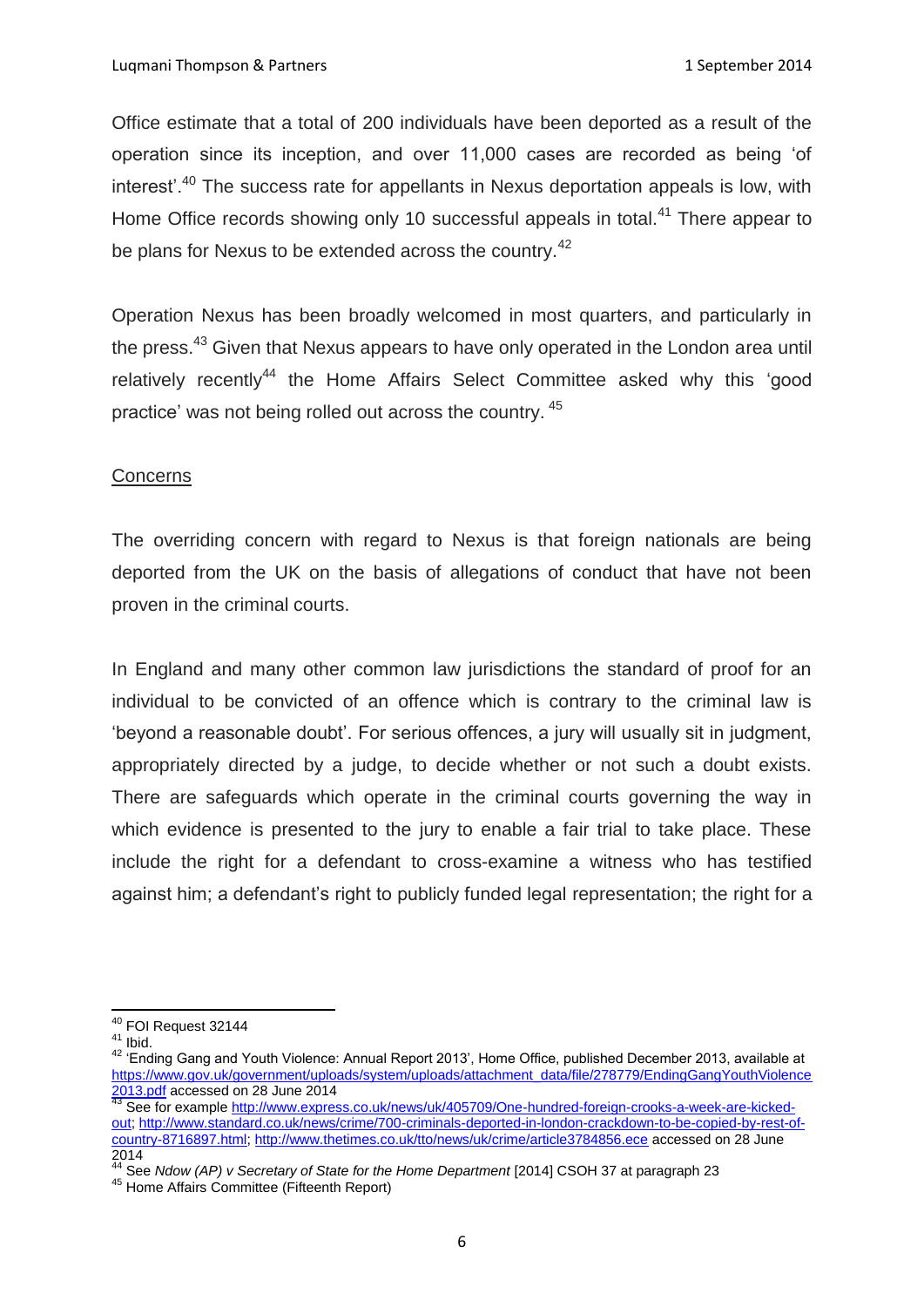defendant to be tried by a jury of peers in almost all serious criminal law cases; and strict rules governing the use of hearsay evidence and unsworn testimony.<sup>46</sup>

During Nexus appeals none of these safeguards exist. As stated above, appeals are heard in the tribunal system, where the relevant standard of proof is the civil standard: the balance of probabilities. The tribunal can admit any evidence which it considers relevant, 'even if that evidence would be inadmissible in a court of law', specifically disavowing the laws of evidence which exist to protect defendants in criminal courts. $47$  The tribunal does not have the power to issue a summons to require the attendance of a witness.

In particular, following cuts to the civil legal aid budget in April 2013, appellants in deportation appeals are not entitled to publicly funded legal representation. Given that one of the effects of a deportation decision is to automatically curtail any existing leave (and with it any legal right to work)<sup>48</sup>, appellants will often be dependent on the goodwill of friends or family members if they wish to instruct lawyers to represent them in these complex cases, involving significant quantities of documentation, and fast-moving areas of immigration and human rights law.

Much of the evidence provided to tribunals by the police in these cases is circumstantial: records of appellants being stopped and searched even if nothing is found and nothing eventuates; arrests which were made but where no further action was taken and the appellant later released; charges which were brought and subsequently withdrawn; and acquittals by juries following non-guilty pleas at full criminal trials. The current practice is for the relevant Nexus detective to summarise each of the incidents where the individual appears in a CRIS reports in a witness statement. Each incident, even where an individual is stopped and searched and there is no further action, is referred to rather euphemistically as a 'non-conviction'.

<sup>46</sup> See in general *Horncastle & Ors, R. v* [2009] UKSC 14 (09 December 2009), paragraphs 16-19 for a recent discussion of these principles

 $47$  Rule 51(1) Asylum and Immigration Tribunal Procedure Rules 2005

<sup>48</sup> See *R (on the application of Fitzroy George) v Secretary of State for the Home Department* [2014] UKSC 28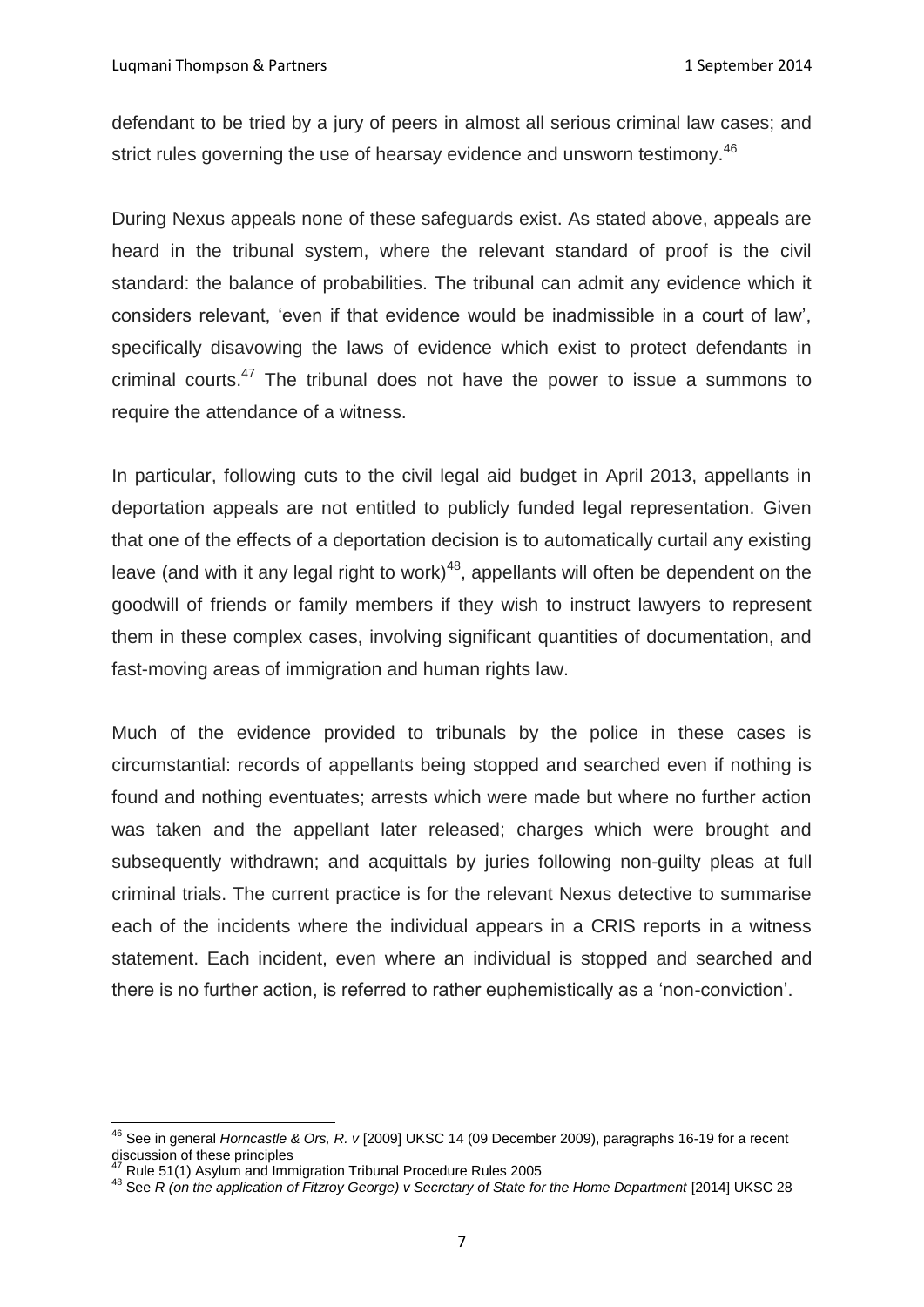#### Evidential integrity

 $\overline{a}$ 

Given the difficulties faced by appellants who seek to challenge the evidence placed before the tribunal as discussed above, the integrity of the material provided by the police is absolutely critical.

It is therefore a matter of serious concern that the Home Secretary, in her speech to the Police Federation in March 2014, referring to the litany of police foul play, corruption and downright criminal activity in recent years, felt moved to propose a new offence of 'police corruption'.<sup>49</sup> A particular issue raised concerns the use of stop and search by the police, in which she suggests that improper use of the powers betrayed contempt for the public.<sup>50</sup> The concerns expressed by the Home Secretary are grounded in statistics that if you are black you are either  $six^{51}$  or seven<sup>52</sup> times more likely to be stopped and searched than if you are white. Recent data suggest that over a quarter of stop and searches in 2013 may have been illegal. $53$ 

The MPS was originally described as institutionally racist following the handling of the Stephen Lawrence murder case in the 1999 MacPherson report.<sup>54</sup> Bevan Powell, previous chairman of the Black Police Officers Association ("the BPA"), marked the 20 year anniversary of the Lawrence death in 2013 to comment that the view of black and ethnic minority officers was that the MPS was still an institutionally racist organisation.<sup>55</sup> Janet Hills, current chairwoman of the BPA, reaffirmed this view in

<sup>51</sup> Press Association, 'Met Police to publish stop and search data', The Guardian (26 August 2014), available at <http://www.theguardian.com/uk-news/2014/aug/26/met-police-stop-and-search-data> accessed on 26 August 2014 <sup>52</sup> 'Viewed with Suspicion: The Human Cost of Stop and Search in England and Wales', Open Society Justice Initiative, April 2013, available at [http://www.opensocietyfoundations.org/sites/default/files/viewed-with-suspicion](http://www.opensocietyfoundations.org/sites/default/files/viewed-with-suspicion-human-cost-stop-and-search-in-england-and-wales-20130419.pdf)[human-cost-stop-and-search-in-england-and-wales-20130419.pdf](http://www.opensocietyfoundations.org/sites/default/files/viewed-with-suspicion-human-cost-stop-and-search-in-england-and-wales-20130419.pdf) accessed on 29 June 2014

<sup>&</sup>lt;sup>49</sup> Speech given by Home Secretary Theresa May at Police Federation 2014 on 21 May 2014 available at <https://www.gov.uk/government/speeches/home-secretarys-police-federation-2014-speech> accessed on 29 June 2014

<sup>50</sup> Ibid., The full quote reads as follows:*"It is the same attitude expressed when young black men ask the police why they are being stopped and searched and are told it is "just routine" even though according to the law, officers need "reasonable grounds for suspicion". It is an attitude that betrays contempt for the public these officers are supposed to serve – and every police officer in the land, every single police leader, and everybody in the Police Federation should confront it and expunge it from the ranks"*

<sup>&</sup>lt;sup>53</sup> Press Association, 'Met Police to publish stop and search data', The Guardian (26 August 2014), available at <http://www.theguardian.com/uk-news/2014/aug/26/met-police-stop-and-search-data> accessed on 26 August 2014

<sup>&</sup>lt;sup>54</sup> The Stephen Lawrence Inquiry: Report of an Inquiry by Sir William MacPherson of Cluny', February 1999, available at [https://www.gov.uk/government/uploads/system/uploads/attachment\\_data/file/277111/4262.pdf](https://www.gov.uk/government/uploads/system/uploads/attachment_data/file/277111/4262.pdf) accessed on 29 June 2014

<sup>&</sup>lt;sup>55</sup> Muir, H., 'Metropolitan police still institutionally racist, say black and Asian officers', The Guardian, 21 April 2014, available at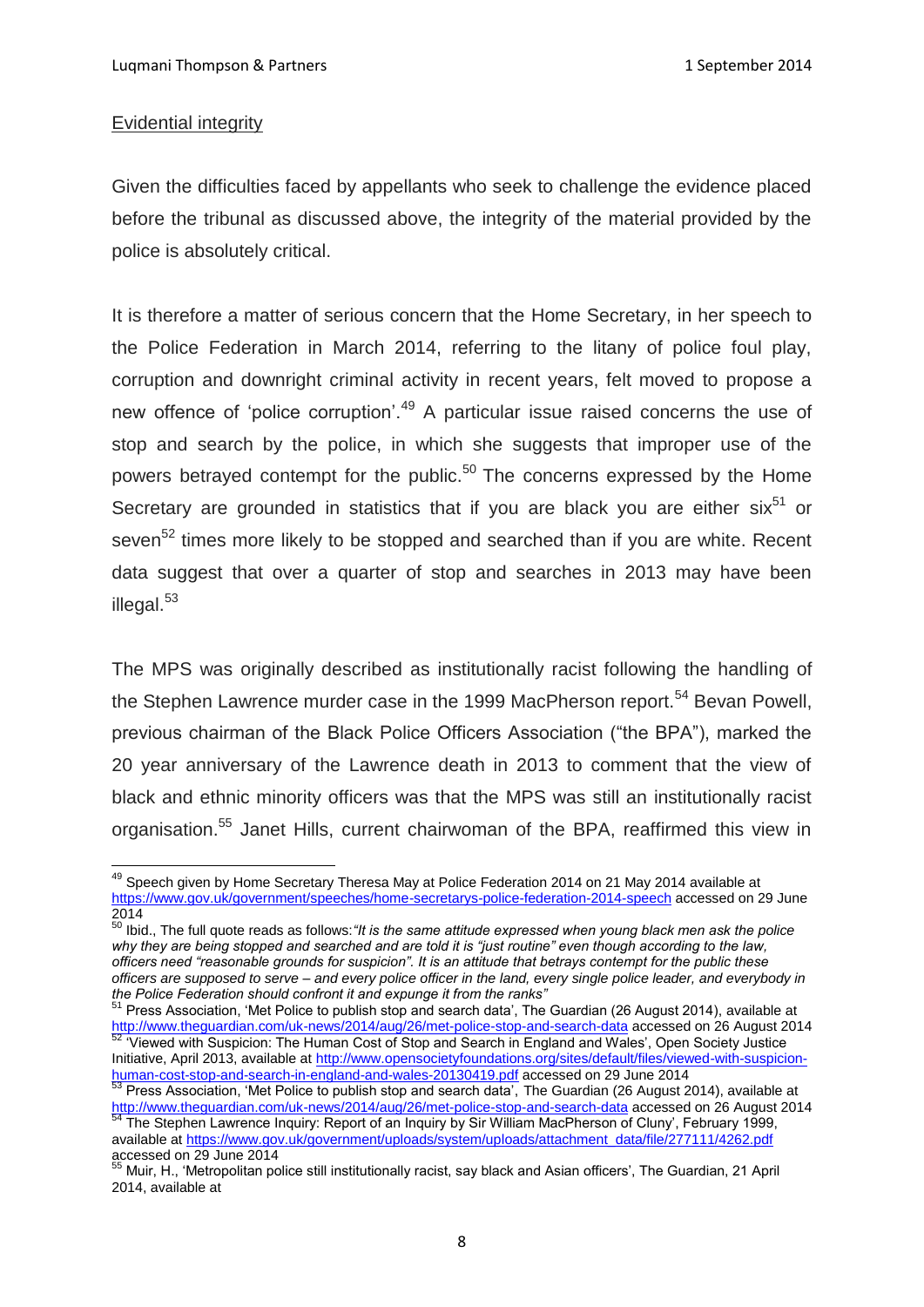March 2014, stating that the MPS was still institutionally racist and that there had been 'no change, no progression'.<sup>56</sup> There is already widespread perception, especially in the Black-Caribbean community, that the police unfairly target ethnic minorities in London: figures show that only 42% of those with a Caribbean background trust the police.<sup>57</sup>

The argument advanced is not necessarily that individual police officers are guilty of fabricating allegations (although in the tribunal this would be fairly straightforward), but that the fairness of a trial should not largely depend on the diligent performance of their duties by the prosecuting authorities.<sup>58</sup> In an atmosphere where prejudice against young black and other ethnic minority men is an accepted problem by the SSHD herself, and leaving aside the deeply troubling irony that, notwithstanding those concerns, it is the SSHD and her officers who are basing allegations of gang membership and other criminal activities on, amongst other things, incidents of stop and search, it is surely right to consider the diligence of the prosecuting authorities in Nexus appeals.

Given the questions raised about the integrity of the MPS, there is no more important time to ensure that the 'evidence' (which is, in reality, 'intelligence'<sup>59</sup>) provided in respect of an individual's alleged criminality is subjected to the full rigour of judicial process and scrutiny. Although the MPS deny that the scope of the operation has widened $60$  Nexus now arguably provides the opportunity for the state to find foreign nationals responsible for acts amounting to criminal conduct in the tribunal system, 'circumventing the criminal process'<sup>61</sup> and dispensing with safeguards created and developed over the past 200 hundred years to protect defendants during criminal trials.

<http://www.theguardian.com/uk/2013/apr/21/metropolitan-police-institutionally-racist-black> accessed on 29 June 2014

<sup>&</sup>lt;sup>56</sup> Dodd, V., and Evans, R., 'Lawrence revelations: admit institutional racism, Met chief told', The Guardian, 7 March 2014, available at

<http://www.theguardian.com/uk-news/2014/mar/07/lawrence-revelations-institutional-racism-met-police> accessed on 29 June 2014

<sup>&</sup>lt;sup>57</sup> Home Secretary Police Federation Speech, 21 May 2014

<sup>58</sup> *Davis, R v* [2008] UKHL 36 (18 June 2008), paragraph 15

<sup>59</sup> Webber, 'Deportation on suspicion', dated 19 September 2013

<sup>&</sup>lt;sup>60</sup> Letter from Mark Rowley (AC, MPS) dated 24 July 2013

<sup>&</sup>lt;sup>61</sup> Laville, S., 'Met crackdown on foreign suspects raises fears justice will be denied', The Guardian, 6 June 2013, available at [http://www.theguardian.com/uk/2013/jun/06/metropolitan-police-foreign-nationals-deportation,](http://www.theguardian.com/uk/2013/jun/06/metropolitan-police-foreign-nationals-deportation)  accessed on 29 June 2014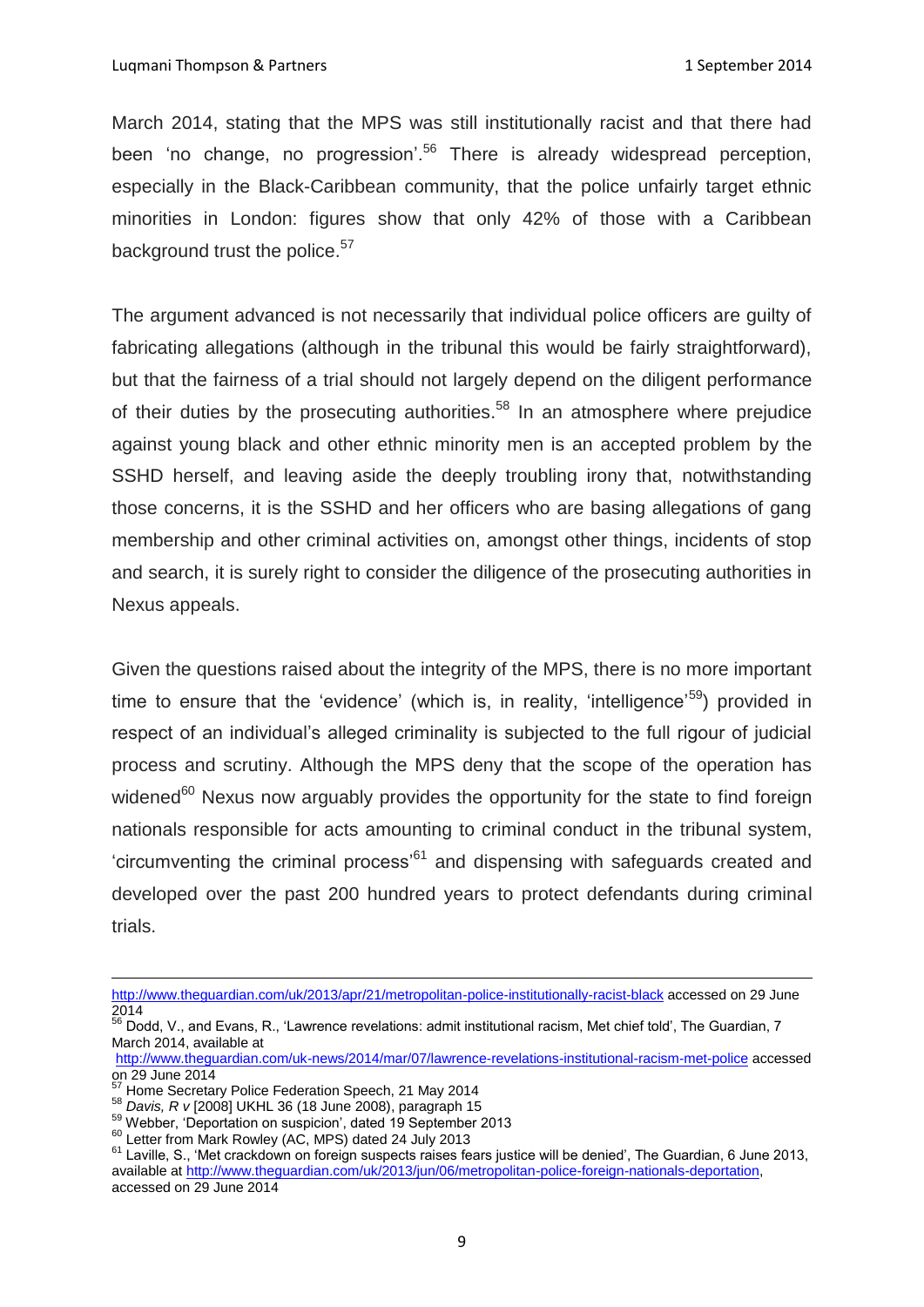### Reception in the English courts

Operation Nexus has been approved in the English courts. The leading authorities to date are *V <sup>62</sup>*; *Bah<sup>63</sup>*; and *Farquharson<sup>64</sup>*. All three cases involved appeals against orders made by the SSHD to deport on the basis of suspected criminality. In the cases of *V* and *Bah*, this included allegations of gang membership and involvement in associated crimes, including, in the case of *V*, murder.<sup>65</sup> In *Farguharson* the appellant had been accused of several counts of rape but had never been convicted.

In *V* initial arguments were raised in the tribunal in 2009 – seemingly before Nexus had been formalised into an operational procedure – as to the appropriate standard of proof to be applied in these cases. *V* had already been acquitted by a criminal court of an allegation of murder that was again being made against him, and the argument was made that this amounted to an abuse of process. The tribunal, in an interlocutory decision, found that the standard of proof to be applied was the normal civil standard; that the proceedings did not constitute an abuse of process; and that the tribunal was not engaged in a quasi-criminal trial 'since deportation proceedings are not criminal proceedings'.<sup>66</sup>

This decision was challenged in the High Court by way of judicial review. It was argued by *V* that his acquittal meant that the SSHD could not re-run the arguments advanced by the prosecution in his murder trial by reference to the doctrine of *res judicata*, whereby the verdict of a jury cannot be questioned in any court for any purpose.<sup>67</sup> Further, the evidence relating to alleged possession of the murder weapon (which the MPS were seeking to rely on in the tribunal) came from an anonymous source. This meant that the appellant could not effectively challenge that evidence. Much of the remainder of the criminal intelligence evidence, it was averred, was second-hand hearsay.

 $\overline{a}$ <sup>62</sup> V, R (on the application of) v Asylum and Immigration Tribunal & Anor [2009] EWHC 1902 (Admin)

<sup>63</sup> *Bah (EO (Turkey)) – liability to deport)* [2012] UKUT 00196 (IAC)

<sup>64</sup> *Farquharson (removal – proof of conduct)* [2013] UKUT 00146 (IAC)

<sup>65</sup> *V,* paragraph 4

<sup>&</sup>lt;sup>66</sup> Ibid., paragraph 6

 $67$  Ibid., paragraph 9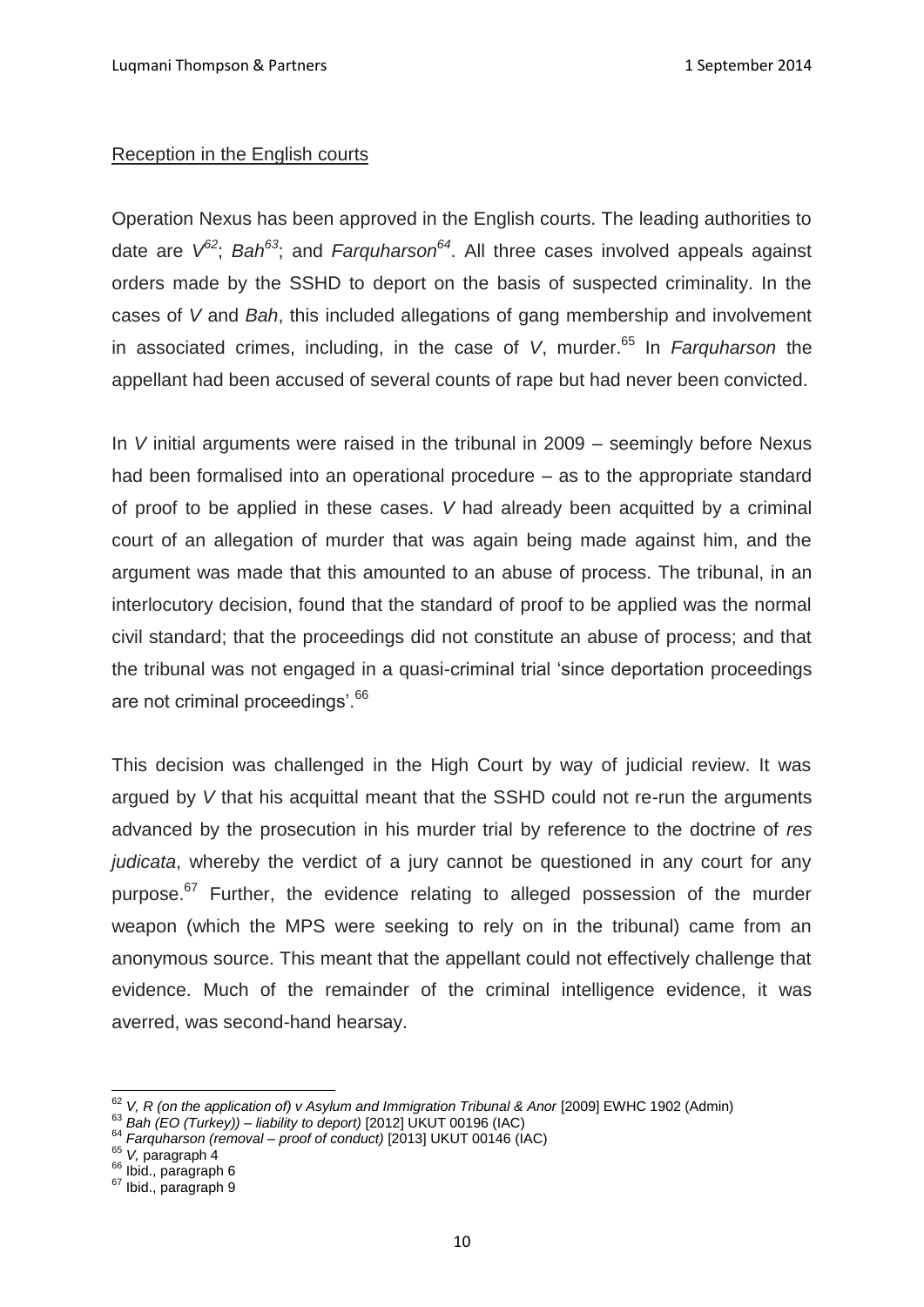Luqmani Thompson & Partners 1 September 2014

The argument that an acquittal in the criminal courts could not be reconsidered by a deportation tribunal was given short shrift by the High Court, who held that the doctrine had no place in criminal law<sup>68</sup>, relying on the case of *Hunter & Ors v Chief Constable of West Midlands Police*<sup>69</sup> in which, ironically, the wrongly convicted 'Birmingham Six' attempted to overturn their convictions by way of a tortious action against the police. The court also found that, whilst proceedings might be stopped by the tribunal if there would inevitably be unfairness<sup>70</sup>, the question for the tribunal was the weight to be accorded to the evidence, not its admissibility, and the mere fact of SSHD's reliance on that evidence did not render the proceedings 'unfair'.<sup>71</sup> In relation to the standard of proof, the High Court refused to be drawn on the question in an evidential vacuum.<sup>72</sup>

The first leading tribunal case concerned Mohammed Bah<sup>73</sup>, a 25 year old national of Sierra Leone who had been living in the UK since he was 7 years old. Mr. Bah had a number of minor convictions and only one sentence of imprisonment. However, the main basis for the decision to deport him was his alleged membership of a prominent south London gang.<sup>74</sup> The initial tribunal heard live evidence from three police officers regarding the appellant's alleged criminal activity, and had before them CRIS reports concerning the same. The police officers attending refused to disclose the names of their sources.<sup>75</sup> Nevertheless, the tribunal decided to accord weight to this evidence and accepted that Mr. Bah was a member of the gang as suggested by the attending police officers.

On appeal to the Upper Tribunal the case raised important issues relevant in Nexus cases concerning, inter alia, the admissibility of hearsay evidence and the applicable standard of proof. Relying on the case of *V* (above), the court found that there was no basis to suggest that hearsay or evidence from anonymous sources could be excluded.<sup>76</sup> It was reiterated that appellants in deportation proceedings could not rely

 $\frac{74}{10}$  Ibid., paragraph 4

**<sup>.</sup>** <sup>68</sup> *V*, paragraph 40

<sup>&</sup>lt;sup>69</sup> [1981] UKHL 13 (19 November 1981)

<sup>70</sup> *V,* paragraph 35; 60

 $71$  lbid., paragraph 46

 $72$  Ibid., paragraph 50

<sup>73</sup> *Bah (EO (Turkey)) – liability to deport)* [2012] UKUT 00196 (IAC)

<sup>75</sup> Ibid., paragraph 6

<sup>76</sup> *Bah*, paragraph 53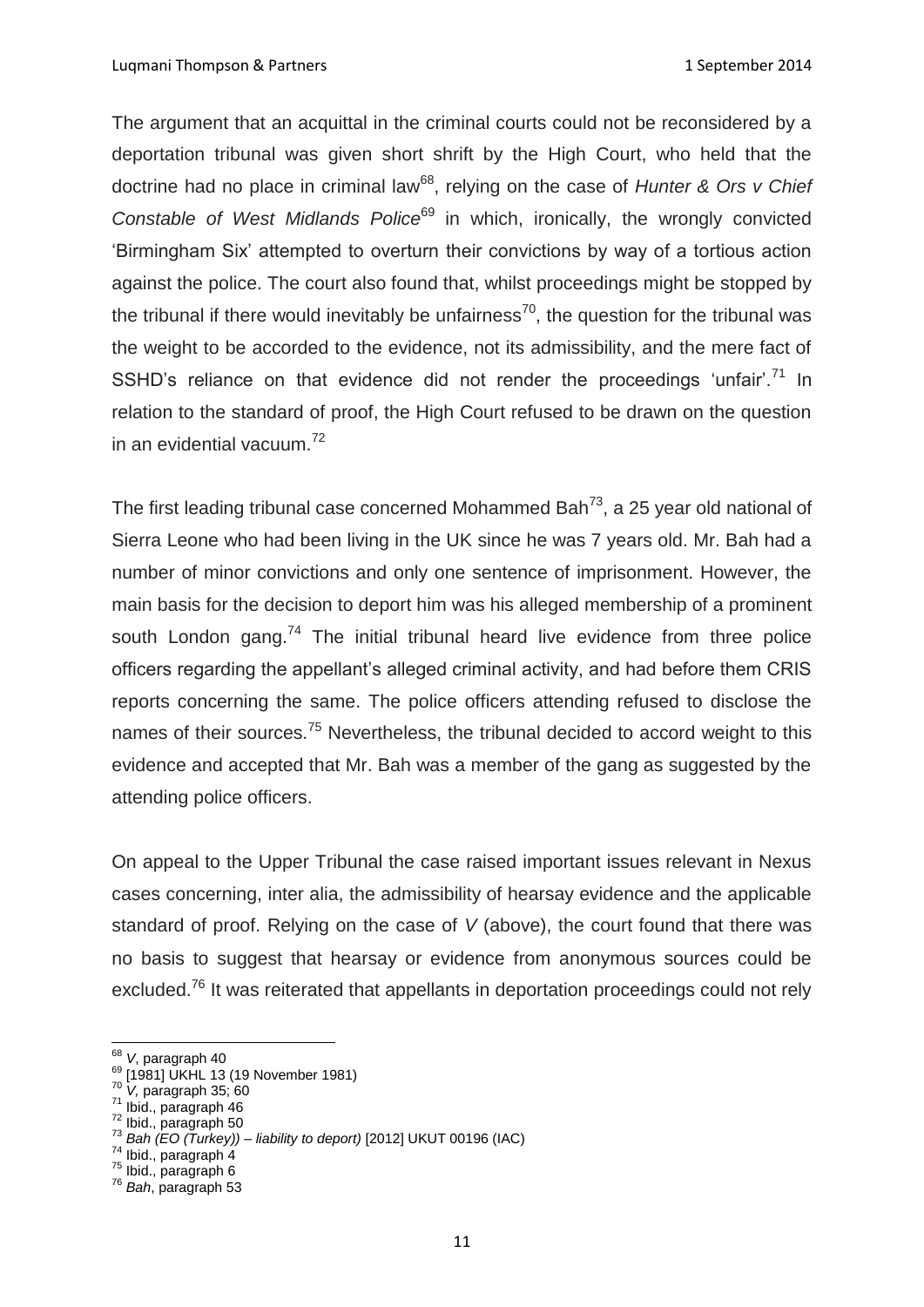on the right to a fair trial under Article 6 ECHR by reference to the established jurisprudence following *Maaouia*<sup>77</sup> (where immigration proceedings were found not to involve the determination of a civil right or obligation). No consideration was given to the question of whether the tribunal was in fact engaged in the 'determination of a criminal charge' (see discussion below). Relying on *Rehman<sup>78</sup>* the court found that the standard of proof in relation to past acts should be the balance of probabilities.<sup>79</sup>

The final leading authority concerns the case of Lincoln Farquharson, a 46 year old Jamaican national who arrived in the UK in 1999. At the time of the decision to make an order for deportation the appellant had not been convicted of any criminal offences in the UK. However, Mr. Farquharson had been accused of six separate offences of rape between 2006-2011. He had been arrested and charged on 5 separate occasions and kept on remand for several months. The CPS had brought prosecutions on two occasions, both of which resulted in hung juries.<sup>80</sup>

The Upper Tribunal in *Farquharson*, led by the same judge who determined the case of *Bah*, relied upon the legal principles evinced in that previous authority. The appellant's conduct was therefore decided according to the balance of probabilities, although the panel was apparently 'astute to the need to avoid speculation'.<sup>81</sup> The CRIS reports were found to be reliable documents upon which reliance could be placed.<sup>82</sup> The appellant was found, on the balance of probabilities, to constitute a danger to vulnerable women and his appeal dismissed.<sup>83</sup>

In the guidance given in *Farquharson* the panel warned that the SSHD should not allege conduct which she is not prepared to prove to the appropriate civil standard, and that if intelligence was so sensitive that it could not be disclosed then it should not be raised at appeal.<sup>84</sup> Further, the information derived from police sources should fairly reflect the strengths and weaknesses of the appeal, and should not be 'cherry

 $\overline{\phantom{a}}$ <sup>77</sup> *Maaouia v France* (39652/98) [2000] ECHR 455 (5 October 2000)

<sup>78</sup> *Secretary of State For The Home Department v. Rehman* [2001] UKHL 47 (11th October, 2001)

<sup>79</sup> *Bah,* paragraph 63

<sup>80</sup> *Farquharson*, paragraph 19

<sup>81</sup> Ibid., paragraph 27

<sup>82</sup> *Farquharson*, paragraph 27

 $83$  Ibid.

<sup>84</sup> *Farquharson*, paragraph 89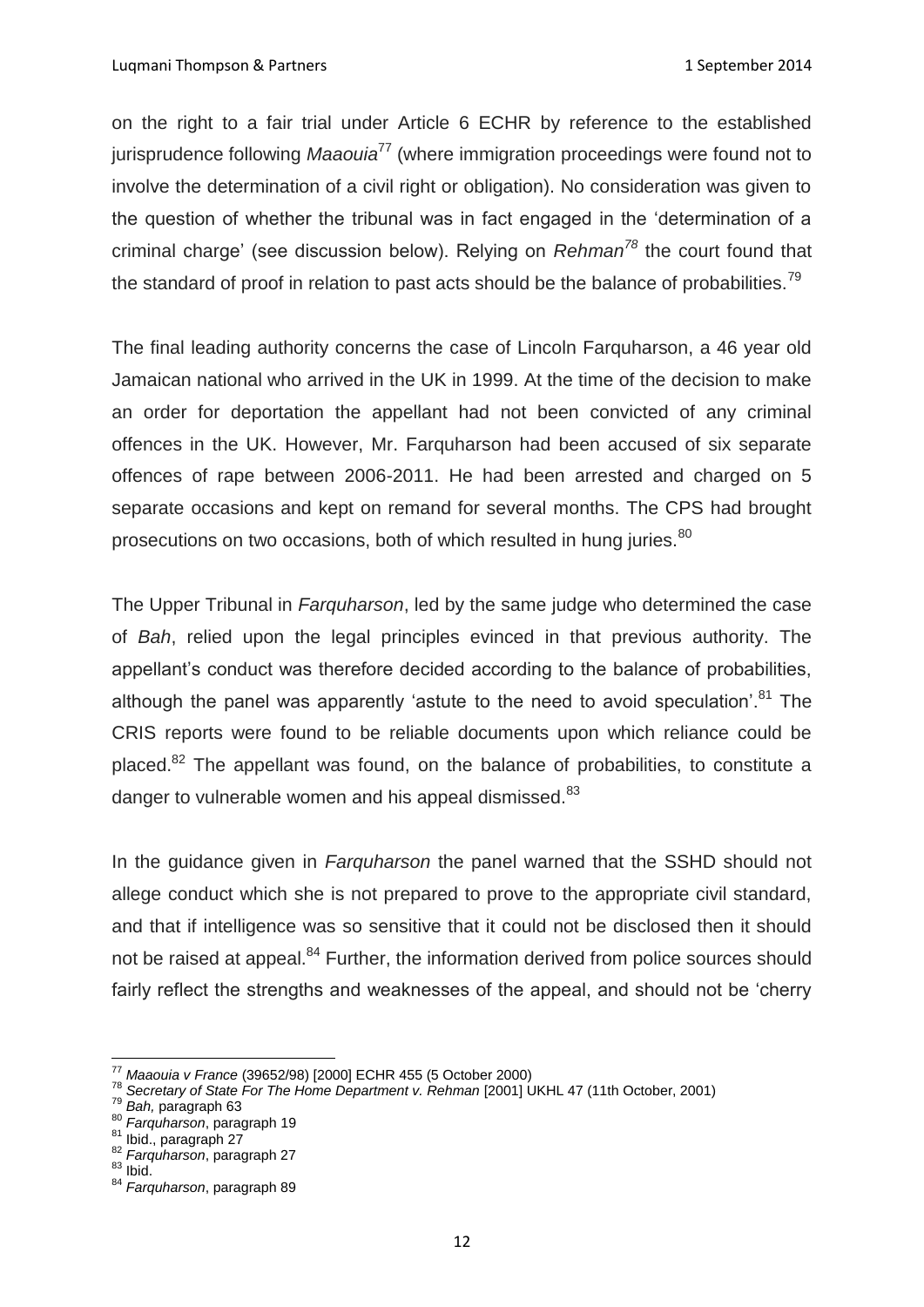picked' to present only one side of the case. $85$  The tribunal also requested that the information relied upon be filed and served in good time and that legal aid be 'granted readily in such cases'.<sup>86</sup>

Although some of the evidence against *Farquharson* was apparently compelling and, even with the protections accorded to defendants in criminal trials, may have resulted in similar findings being made, the case raises some serious concerns. The appellant in *Farquharson* was detained throughout this process<sup>87</sup> which would have seriously inhibited his ability to find legal representation or, if representing himself, to obtain evidence in his own cause. At a preliminary hearing on 22 January 2013 (the full hearing followed a month later) the appellant was without legal representation meaning that he would have had to have conducted his affairs throughout the 16 month<sup>88</sup> process by himself, and in a detained environment. The appellant's reading ability was 'not great'.<sup>89</sup>

Although it is not unusual for those charged with criminal offences and awaiting trial to be remanded in custody, in such cases the defendant has a right to a publicly funded representative who will undertake most of the preparation for trial. As outlined above, the appellant was not able to examine witnesses who were said to have given 'intelligence' to the police against him. The conclusions were reached by the Upper Tribunal on the balance of probabilities.

The principle argument advanced is that the process of finding an appellant responsible for acts which would otherwise amount to criminal conduct using the vehicle of deportation proceedings is unconstitutional. This is for two reasons: firstly, because the right to a fair trial under Article 6 ECHR should apply, and currently it does not; and secondly because the English common law guarantees the right to a fair hearing and, for the reasons explored below, we argue that this is breached in Nexus appeals.

 $\overline{\phantom{a}}$ 

<sup>85</sup>*Farquharson*., paragraph 90

Farywraison., paragraphs 92-93

<sup>87</sup> *Farquharson*, Annex A, paragraph 12

<sup>88</sup> Ibid., paragraph 88

<sup>89</sup> Ibid., paragraph 93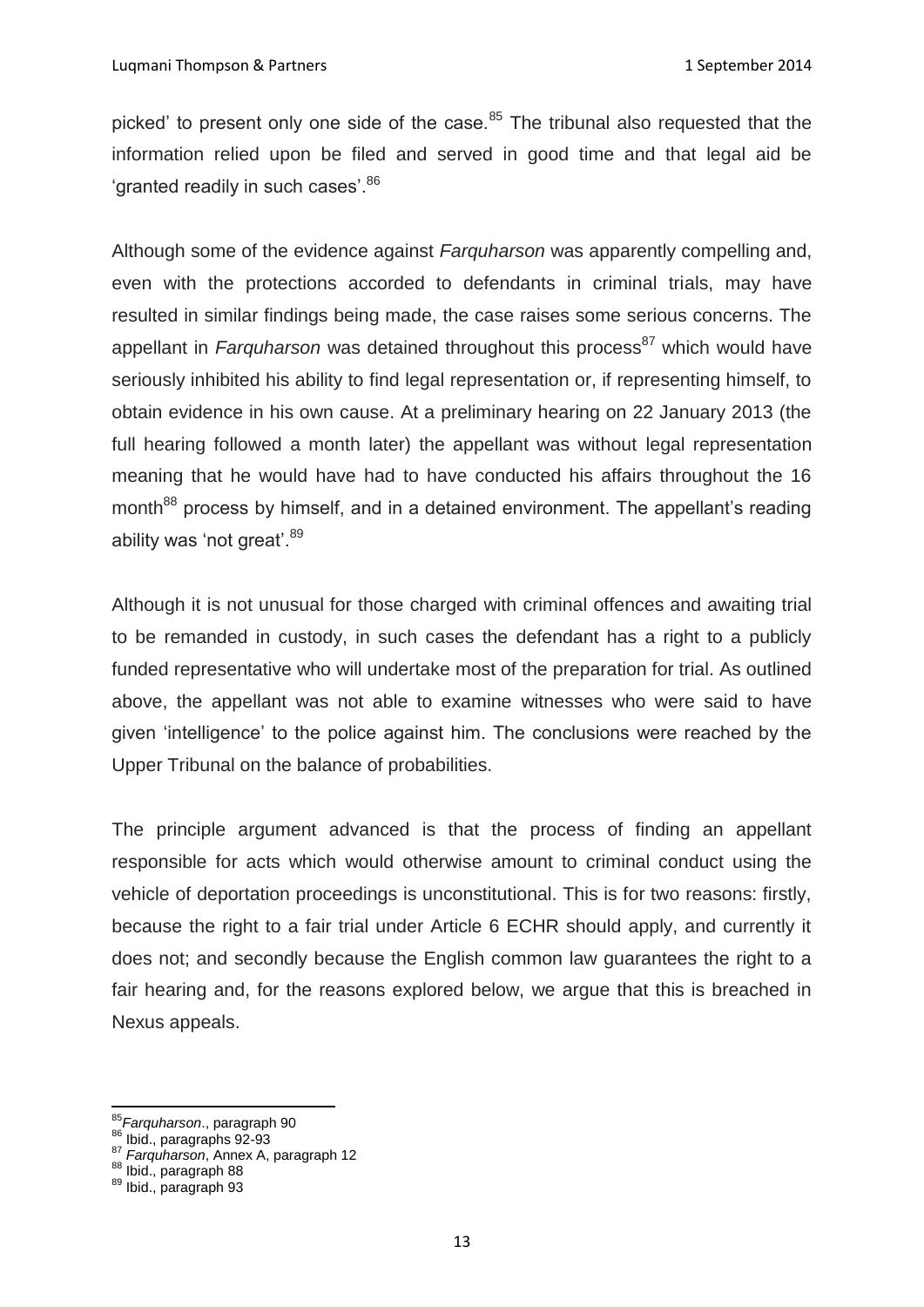## Article 6

Article 6 ECHR protects the right to a fair trial. It applies in the determination of an individual's civil rights and obligations or 'in the determination of any criminal charge against him' and guarantees the right to a fair and public hearing by an independent tribunal established by law. $90$  Where an individual is charged with a criminal offence and Article 6 applies, certain rights are guaranteed under Article 6(3). These include the right to have adequate time and facilities to prepare a defence (Article 6(3)(b)); the right to publicly funded legal representation (Article  $6(3)(c)$ ); and the right of a defendant to examine witnesses against him (Article 6(3)(d)).

Since the case of *Maaouia v France<sup>91</sup>* it has been repeatedly found that Article 6 does not apply to immigration proceedings because, in normal circumstances, the courts are not engaged in the determination either of an individual's civil rights or obligations or of a 'criminal charge'. Given that deportation proceedings do not involve the determination of 'civil rights' and do not normally concern the 'determination' of a criminal charge<sup>92</sup> Article 6 rights have not been considered in Nexus appeals. We posit that Nexus tribunals are arguably 'determining a criminal charge' and Article 6 should therefore apply.

In order to assess the strength of this proposition, it is necessary to consider what is meant by the various terms of Article 6 by reference to the Strasbourg jurisprudence on the point. To do this we pose three questions: firstly, is the Nexus appellant subject to a 'charge' for the purposes of Article 6; and if so, secondly, can the 'charge' be said to be 'criminal'; and thirdly, is the tribunal engaged in the 'determination' of that 'criminal charge'.

 $\overline{\phantom{a}}$ 

 $\frac{90}{90}$  Article 6(1) European Convention on Human Rights, 1950

<sup>91 [2000]</sup> ECHR 455 (5 October 2000)

<sup>92</sup> *Bah*, paragraph 53: [the appellant] 'cannot rely on jurisprudence relating to the right of fair trial in Article 6 of the ECHR ... because it is well established that deportation proceedings are neither criminal proceedings nor involve the determination of a civil right or obligation'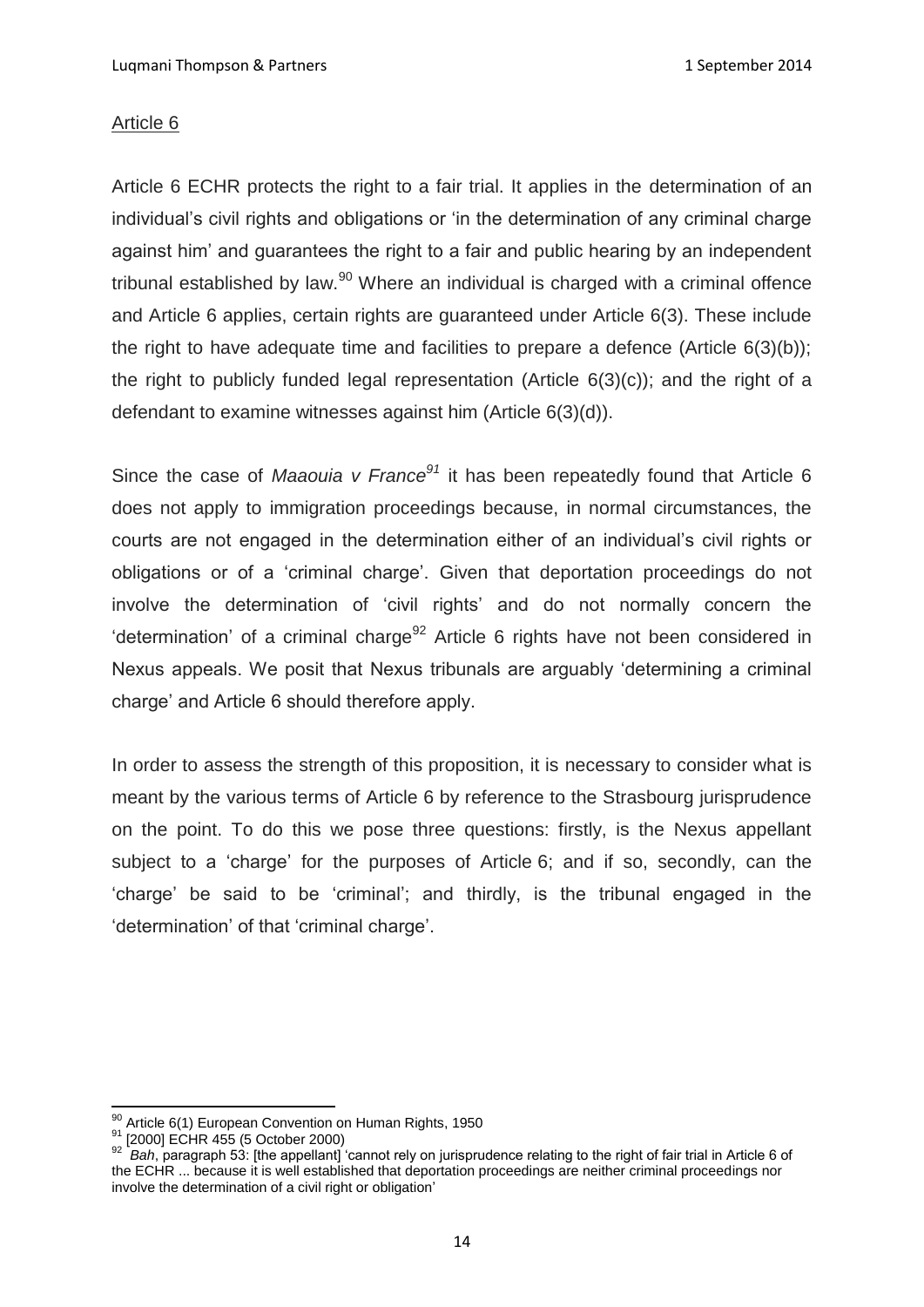### 'Charge'

The concept of a 'charge' is autonomous, which means that it has to be understood within the context of the ECHR and not solely within its definition in domestic law.<sup>93</sup> Whilst the relevant domestic law is not without importance, it serves only as a starting point in determining whether an individual is subject to a 'charge'.<sup>94</sup> It is therefore necessary to consider the way in which the term has been interpreted by the Strasbourg court.

The case of *Ozturk v Germany*<sup>95</sup> concerned an applicant who appealed against the direction of a German court that he pay the cost of a court interpreter. The proceedings related to an appeal against the imposition of a fine for a motoring offence. The government attempted to argue that Mr. Ozturk did not have the status of a person 'charged with a criminal offence' because the statutory framework under which the fine had been issued did not provide for any 'charge' to be made, or refer to the 'accused'.

In deciding the case the ECtHR referred to its well-established case law on the issue whereby 'charge' for Article 6 purposes may in general be defined as 'the official notification given to an individual by the competent authority of an allegation that he has committed a criminal offence'. The court also found that a 'charge' could 'take the form of other measures which carry the implication of such an allegation and which likewise substantially affect the situation of the suspect'*.* <sup>96</sup> As a result*,* it was found that the applicant became subject to a 'charge' for the purposes of Article 6 when the relevant decision was communicated to him.<sup>97</sup>

In the case of *Deweer v Belgium*<sup>98</sup> a Belgian butcher was found to have been charging too much for his produce and ordered to pay a 'friendly settlement' or face closure of his premises and imprisonment. Reciting the relevant jurisprudence concerning the meaning of 'charge' as also referred to in *Ozturk*, the Strasbourg

 $\overline{a}$ <sup>93</sup> *Mikolajova v Slovakia (Application no. 4479/03), 18 January 2011*

<sup>94</sup> *König v. Germany (Series A no. 27), 28 June 1978, paragraph 89*

<sup>95</sup> *Ozturk v Germany* (Application no. 8544/79), 21 February 1984

<sup>96</sup> See also *Foti v Italy* (10 December 1982), Series A no. 56, p. 18, paragraph 52

<sup>97</sup> *Ozturk*, paragraph 55

<sup>98</sup> *Deweer v Belgium (Application no. 6903/75)*, 27 February 1980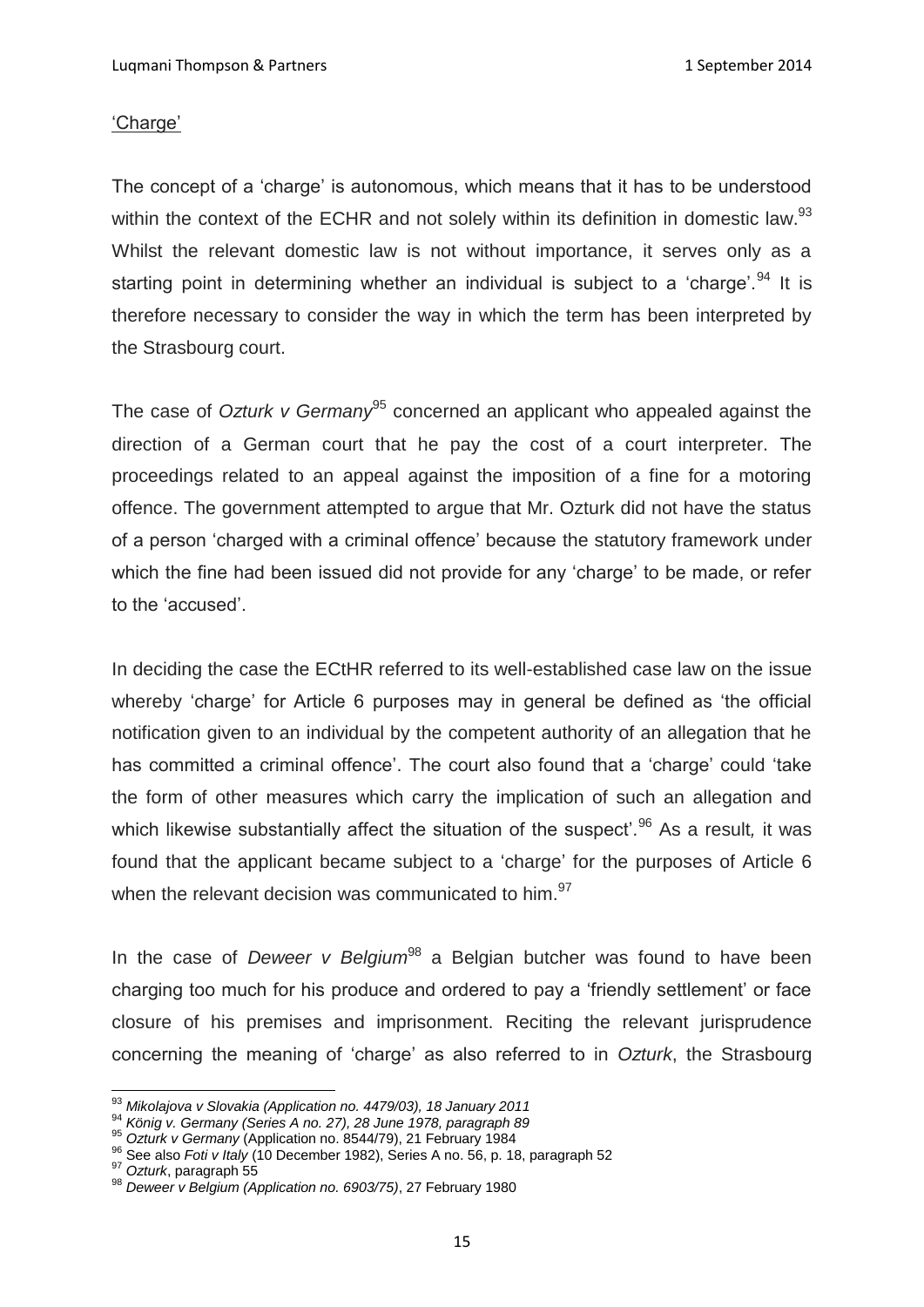court found that on the day the applicant received this letter from the Belgian authorities he was found to have been under a 'criminal charge'<sup>99</sup>, despite the fact that he was not arrested, and was not provided with any official notification of impending prosecution.<sup>100</sup>

In the case of *Mikolajova,* referring to the *Deweer* decision, the court found that due to the 'prominent place held in a democratic society [of] the right to a fair trial…a 'substantive' rather than a 'formal' conception of the 'charge' referred to by Article 6' should be adopted where courts 'look behind the appearances and examine the realities of the procedure in question in order to determine whether there has been a 'charge' within the meaning of Article 6'.<sup>101</sup>

Finally, in the case of *Neumeister v Austria*<sup>102</sup> the court investigated both the English and French versions of the Convention, and noted the French referred simply to 'the accused'. The court summarised that in both interpretations of the term refer to 'the legal act of requesting the Court to rule on whether the allegation that an individual has committed a punishable offence is well-founded'.<sup>103</sup>

Applying the learning of the Strasbourg court to the current subject matter, the argument advanced is that those who are subject to Operation Nexus are also subject to a 'charge' within the autonomous meaning of Article 6. It is surely arguable that a deportation order alleging criminal conduct comes within the 'other measures which carry the implication of ... an allegation [of criminal conduct]' as defined in *Ozturk* and, we argue, it is from this point that the individual is subject to a criminal charge. It would be difficult to see how such an allegation could not 'substantially affect the situation of the suspect' given that he or she faces deportation in the event and to the extent that those allegations are proven.

 $\overline{\phantom{a}}$ 

<sup>99</sup> *Deweer*.*,* paragraph 46

 $\frac{Dewcon, paragraph}{100}$  Ibid., paragraph 43

<sup>101</sup> *Mikolajova*, paragraph 41

<sup>102</sup> Neumeister v Austria *(Application no1936/63)*, 27 June 1968

<sup>103</sup> Neumeister., paragraph 28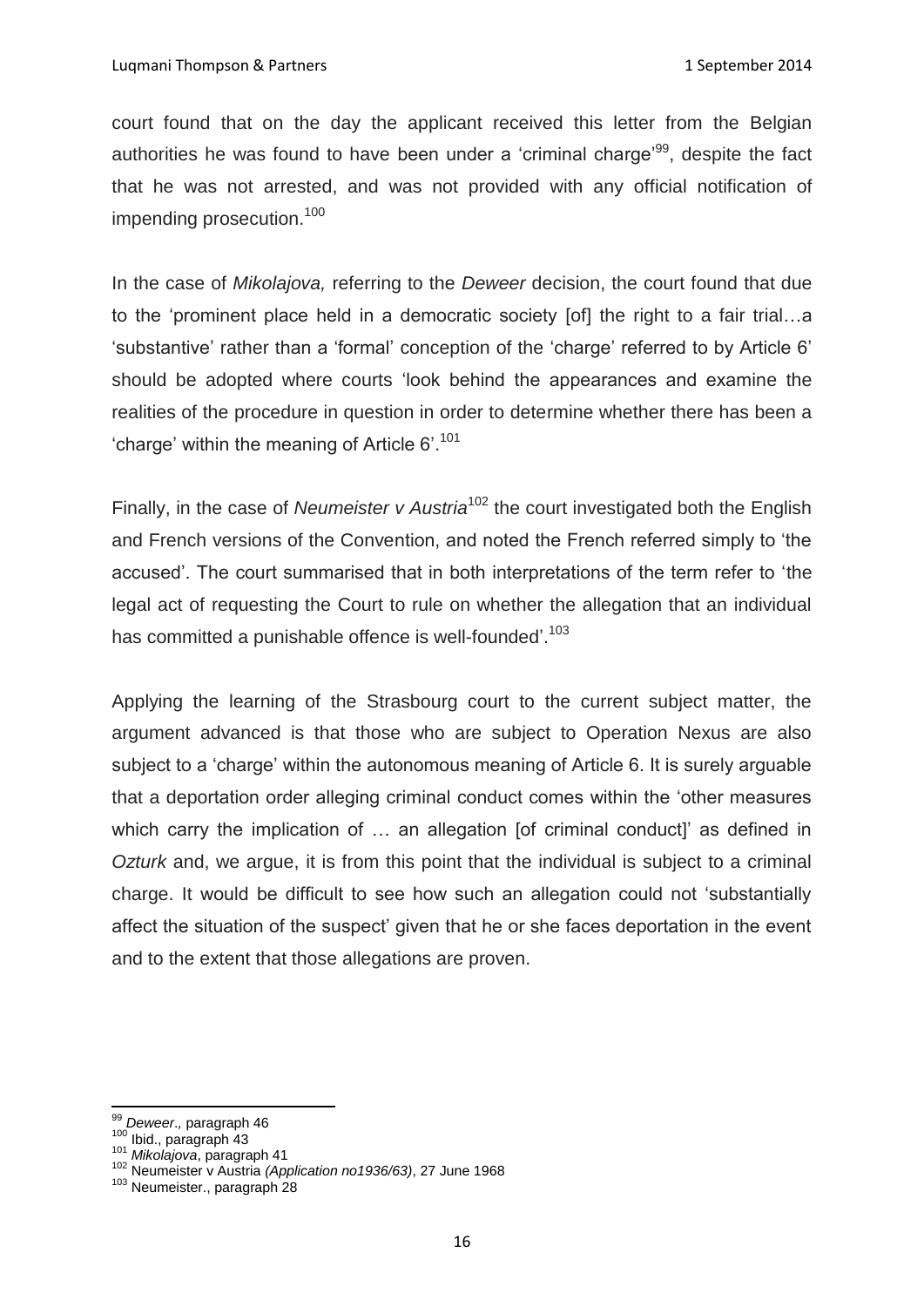#### 'Criminal'

The leading case on the question of whether or not a charge is 'criminal' in nature is *Engel v Netherlands*. *<sup>104</sup>* The court asked itself firstly, whether the offence was criminal under the law of the Member State; secondly, it considered the nature of the offence; and thirdly, it considered the nature and degree of the severity of the penalty.<sup>105</sup> With regards to the first and second issues, if the same charges in Nexus cases were pursued through the criminal courts they would normally be criminal offences in the UK, and the alleged offence will usually be, at least arguably, criminal in nature. In *V* the alleged conduct included murder and in *Farquharson* it was rape.

There may be some debate over whether or not membership of a gang might be considered a 'criminal' charge for the purposes of Nexus. In both *V* and *Bah* the SSHD alleged that such membership formed at least part of the basis of the decision to deport. Appellants may then be in a position where they are only able to argue that certain allegations are protected by Article 6 (those punishable under the criminal law), although may not be in a similar position in relation to allegations which are not so punishable (e.g. membership of a gang, which is not a criminal offence *per se*). Where the conduct clearly amounts to a criminal offence (e.g. rape in *Farquharson*) but is expressed in terms of the appellant being found to present a 'danger to women' (as *Farquharson* was in the final reckoning, rather than 'guilty' of rape) it is still arguably the case that, if the conduct did take place, it would be punishable under UK criminal law and therefore for these purposes a strong argument would remain that it is an allegation of 'criminal' conduct.

It is the third issue which presents a potential stumbling block to appellants raising Article 6 in Nexus cases, and specifically the consideration of the 'nature and severity' of the penalty which eventuates as a result of the decision to deport. The argument that will inevitably be made, following *Maaouia*, is that deportation involves no penalty, or punishment, and is essentially an exercise in prevention.<sup>106</sup>

<sup>104</sup> *Engel v Netherlands* (Application no 5100/71), 8 June 1976

<sup>105</sup> Ibid., paragraphs 82-83; and *Ozturk*, paragraph 50

<sup>106</sup> *Maaouia*, paragraph 39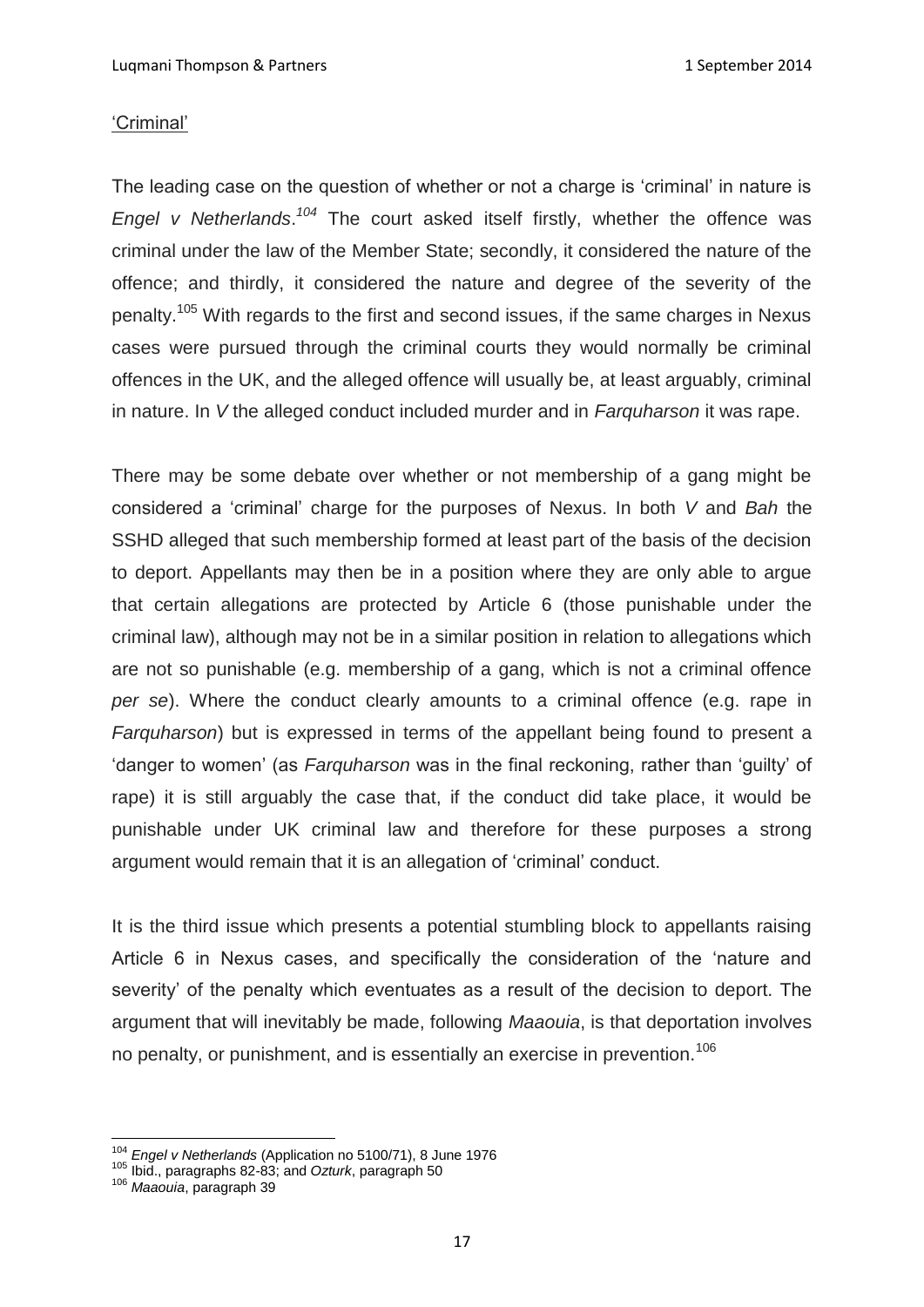Luqmani Thompson & Partners 1 September 2014

Although the three factors listed in *Engel* appear to be considerations rather than requirements, and are accorded separate weight (for instance, 'the very nature of the offence is a factor of great import<sup> $107$ </sup> whereas the classification of the offence under domestic law 'provides no more than a starting point<sup> $108$ </sup>), it was suggested by Lord Bingham in *Re B*<sup>109</sup> that no Strasbourg authority has ever held proceedings to be 'criminal' where an adverse outcome for the defendant cannot result in a penalty.<sup>110</sup>

However, in his concurring opinion in *Maaouia*, Sir Nicholas Bratza states that 'the situation would be different if the order for deportation were made by a court following a conviction for a criminal offence and formed an integral part of the proceedings resulting in the conviction.<sup>111</sup> In the context of Nexus deportation hearings, a judge is making a decision in relation to the question of whether or not the relevant behaviour and/or conduct is proven, and then whether deportation is justified on basis of those findings. Importantly, Bratza goes on to find that 'the procedural guarantees of Article 6 would clearly apply to the criminal proceedings as a whole, whether or not the deportation order which resulted was to be regarded as a penalty or as having an exclusively preventative function<sup>'.112</sup>

Whereas in the normal course of events there is a separation between the body which makes a decision on conduct (usually a criminal court), and the body which decides whether the deportation can be justified on the facts of the case (usually a tribunal), in a Nexus appeal hearing there is a conflation of these two processes, where a judge is required not only to decide on the lawfulness of exclusion, but also where the court in which he or she sits 'form[s] an integral part of the proceedings' where the conduct or allegations are proven. The words used by Sir Nicholas Bratza are 'resulting in the conviction', but in our view and by reference to the principle in *Neumeister<sup>113</sup>*, the fact that a deportation tribunal is not formally 'convicting' an appellant does not affect the principle that it is making findings in relation to the

 $\overline{a}$ <sup>107</sup> *Engel*, paragraph 82

 $108$  Ibid.

<sup>&</sup>lt;sup>109</sup> *B v Chief Constable of Avon and Somerset Constabulary* [2001] 1 WLR 340

<sup>110</sup> Ibid., paragraph 28; and confirmed in *R (McCann) v Crown Court at Manchester, Clingham v Kensington and Chelsea Royal London Borough Council* [2002] UKHL 39

<sup>111</sup> *Maaouia,* see Concurring Opinion of Sir Nicholas Bratza

 $112$  Ibid.

<sup>113</sup> *Op. Cit.*, n.105, above: 'the terms 'criminal charge' and 'accusation' … refer, in both the Continental and the Anglo-American systems, to the legal act of requesting the Court to rule on whether the allegation that an individual has committed a punishable offence is well-founded' (paragraph 28)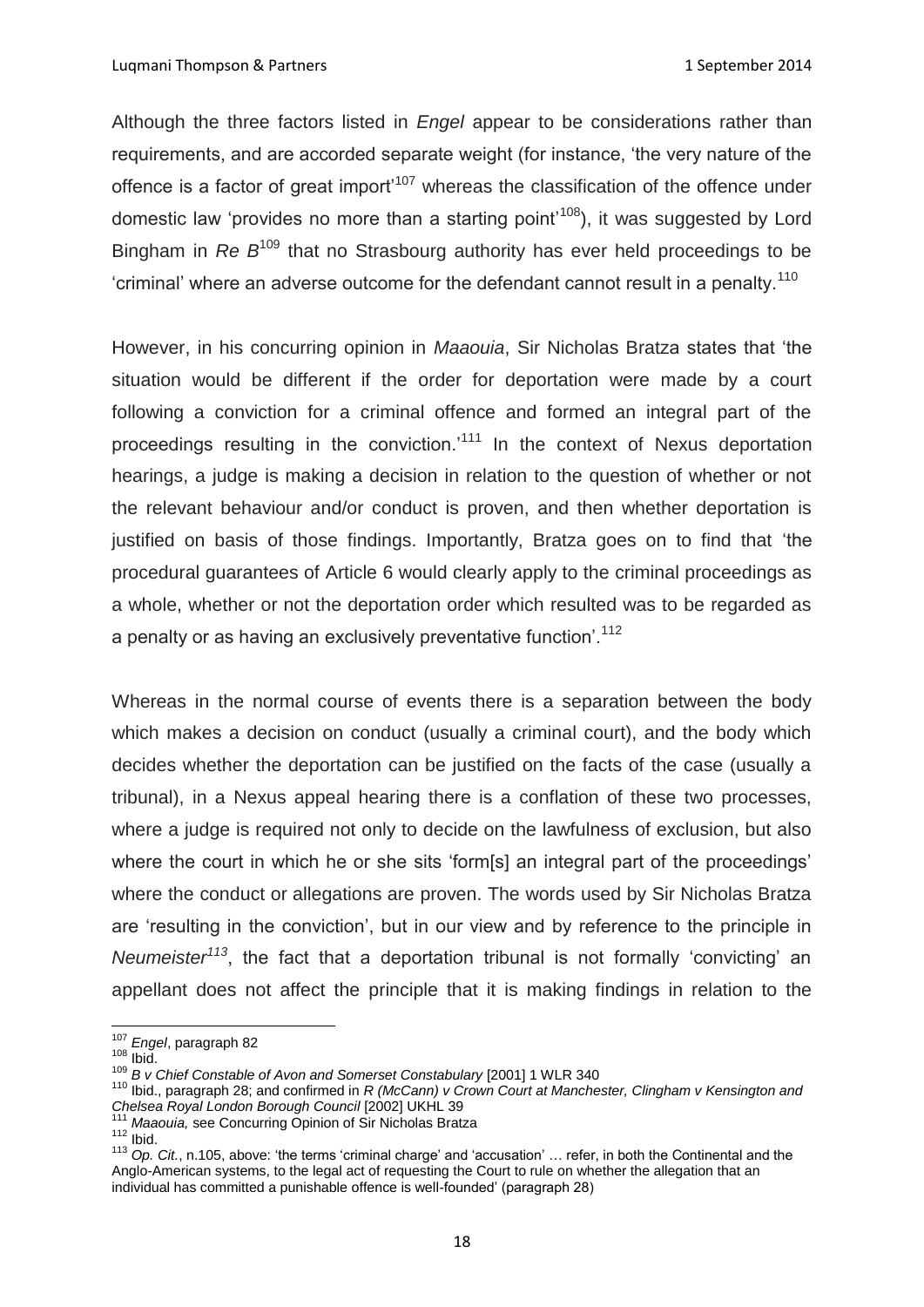conduct of that individual in the same court that then decides on the lawfulness of deportation.

We argue, as a result of this conflation, and based also on the reasoning advanced by Bratza in his concurring opinion in *Maaouia*, that the preventative function of deportation proceedings, or the lack of a punitive element, should carry little or no weight in the *Engel* test to decide whether or not the proceedings are 'criminal', and that emphasis should be placed on the first two limbs: namely the classification of the offences under domestic law and the nature of the offences in question. It was clearly envisaged in Bratza's concurring opinion that Article 6 *could* apply in a case whether or not the deportation order was regarded as a punishment or having an exclusively preventative function. As a result, we would argue that, despite the finding in *Maaouia* that deportation contains no punitive element, the charges laid against appellants in Nexus appeal cases are criminal in nature.

It should also be noted that, although Article 6 has been repeatedly held not to apply to deportation proceedings following *Maaouia*, the decision was specifically premised on deportation proceedings involving appellants with previous convictions and conduct proven in the criminal courts.<sup>114</sup> Interestingly, the French government commented as part of their argument that a deportation court or tribunal was not involved in the 'determination' of a criminal charge: that 'such proceedings did not entail any decision by the relevant court on the merits of the charge' and that the deportation tribunal or court 'did not decide whether the applicant was guilty of the offence forming the basis of the exclusion order<sup>'.115</sup>

In Nexus appeals, this is precisely what the tribunal is tasked to do.

### 'Determination'

The final question is whether or not the tribunal is engaged in a 'determination' of a 'criminal charge' for the purposes of Article 6. There is not a great deal of case law regarding the meaning of 'determination' in this context, although *Neumeister* notes

**<sup>.</sup>** <sup>114</sup> *Maaouia*, paragraph 39

<sup>115</sup> Ibid., paragraph 30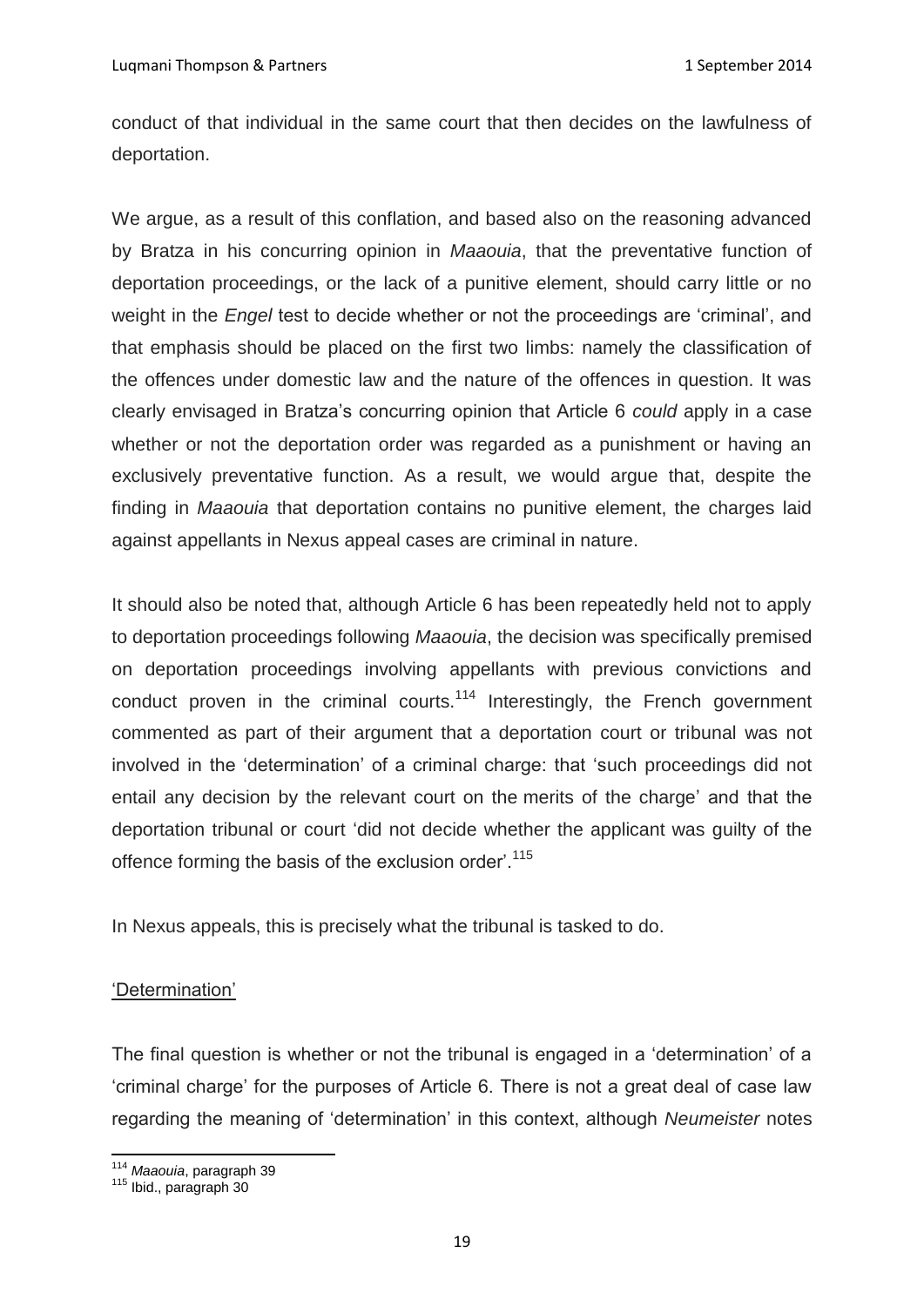that 'the terms 'criminal charge' and 'accusation' … refer, in both the Continental and the Anglo-American systems, to the legal act of requesting the Court to rule on whether the allegation that an individual has committed a punishable offence is wellfounded'.<sup>116</sup> We argue that the tribunal is engaged in a similar activity: ruling on whether the allegation in question is 'well-founded' and is therefore 'determining' the criminal charge for the purposes of Article 6.

In summary then, it is at least arguable that Article 6 applies to Nexus deportation proceedings on the basis that the tribunal is 'determining a criminal charge'. If this is found to be the case then it will have important ramifications in two respects. Firstly, appellants will have a right to publicly funded legal representation which they currently do not. Secondly, it will severely restrict the way in which the SSHD is able to rely upon testimony given by anonymous witnesses and the other ways in which cases are currently presented.

### Common law

If Nexus hearings are not covered by Article 6, we argue that, further and in the alternative, they breach the fundamental right to a fair trial guaranteed under English common law, and a right that existed long before the ratification of the ECHR. To make a hearing fair, we argue, the following rights should be included within the Nexus trial process, each of which will be explored below: the application of a standard of proof commensurate with the gravity of the charge; the right to crossexamine a witness giving evidence against you (confrontation) and restrictions on the use of hearsay evidence and particularly anonymous testimony; and other features, including publicly funded legal representation.

### Standard of proof

Perhaps the greatest concern in Nexus appeals is the standard of proof applied. The standard of proof used in civil courts to determine past conduct is the balance of

**<sup>.</sup>** <sup>116</sup> *Op. Cit.*, n.105, above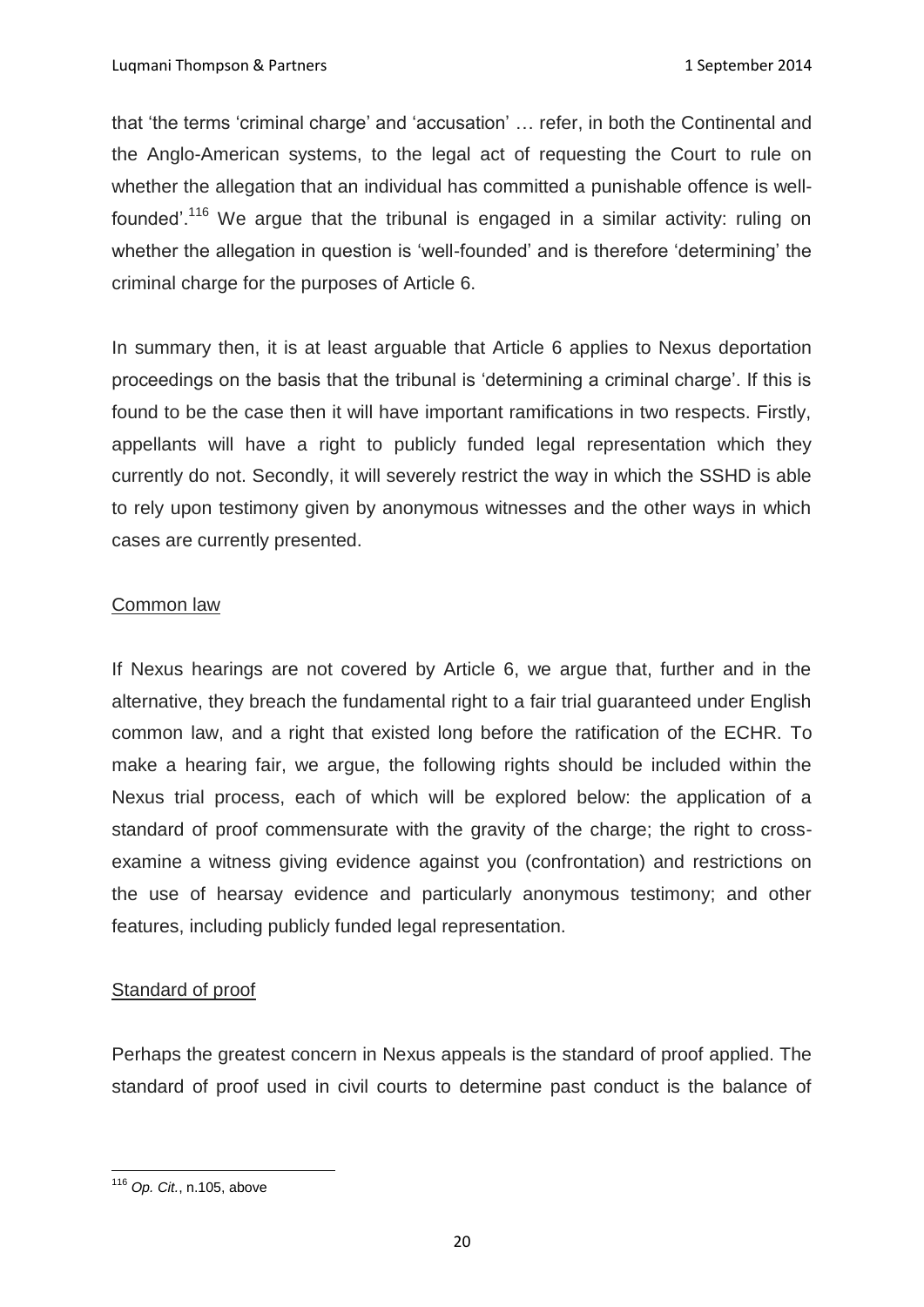probabilities<sup>117</sup> whereas in criminal courts a fact has to be proved to have happened 'beyond a reasonable doubt'.<sup>118</sup> The approach adopted in Nexus appeal cases is that facts must be proven on the balance of probabilities.<sup>119</sup>

In some of the leading cases discussed above the tribunal does remind itself that the civil standard 'is flexible according to the nature of the allegation made'.<sup>120</sup> However, it seems to ignore its own guidance in *Farquharson*, for instance, when considering two allegations of rape made against the appellant (undoubtedly serious allegations) the tribunal finds 'it more probable than not' that one incident occurred<sup>121</sup> and that 'on balance' another incident occurred, applying the civil standard in both cases.<sup>122</sup>

In coming to its conclusions with regards to the standard of proof, the panel in *Bah*  rely heavily on the House of Lords decision in *Rehman<sup>123</sup>*, and the way in which it was interpreted in *Zatuliveter*. *<sup>124</sup>* The only other case which is referenced in the tribunal's reasoning with regard to the standard of proof is *Re B<sup>125</sup>* which, as explained above, does not appear to have been taken into account. The findings made in *Rehman* concern the prevention of terrorist acts, and in the case of *Zatuliveter*, spying by a foreign state. Both cases were originally heard by the Special Immigration Appeals Commission (SIAC), a court reserved for national security threats, and seek to address the question of whether or nor an individual 'is a danger to national security'<sup>126</sup>, where 'the cost of failure can be high'.<sup>127</sup> In *Rehman*  the spectre of a catastrophic terrorist attack is posed as the potential consequence of an inflated standard of proof and the judgment specifically cites the 11 September 2001 attacks which occurred shortly before judgment was handed down.<sup>128</sup>

<sup>117</sup> *Newis v Lark* (1571) 2 Plowd 408; *Cooper v Slade* (1858) 6 HL Cas 746; *Lancaster v Blackwell Colliery Co Ltd* (1919) 89 LJKB 609, HL

<sup>118</sup> *Horncastle*, paragraph 24

<sup>119</sup> *Bah*, paragraph 63; *Farquharson*, paragraph 27

<sup>120</sup> *Bah*, paragraph 63

<sup>121</sup> *Farquharson*, paragraph 50

<sup>122</sup> Ibid., paragraph 61 <sup>123</sup> [2001] UKHL 47

<sup>124</sup> *Zatuliveter v SSHD* [2011] UKSIAC 103/2010, paras 5-8

<sup>125 [2001] 1</sup> WLR 340

<sup>126</sup> SSHD v *Rehman* [2000] 2 WLR 1240, paragraph 44 (Court of Appeal, Lord Woolf MR)

<sup>127</sup> *Rehman* (HL), paragraph 62

<sup>128</sup> Ibid., paragraph 29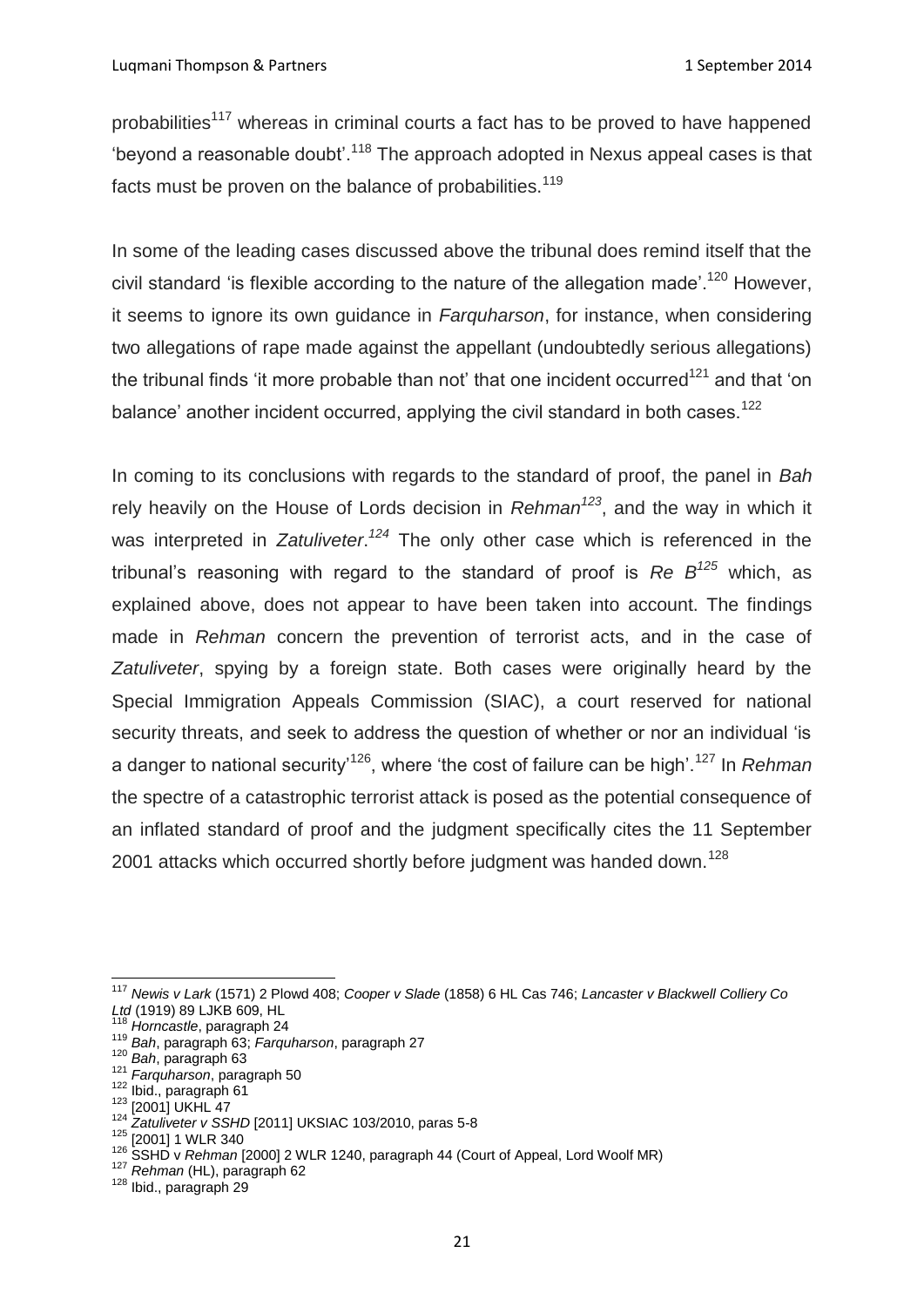In *Zatuliveter*, the SIAC court refers to the fact that since *Rehman* it has been able to make findings of past fact on the balance of probabilities. The panel in *Zatuliveter,*  however, also state that it would not be 'impossible to envisage circumstances in which a decision to deport' could be made even if the facts could not be established on the balance of probability.<sup>129</sup> The example is then given of a decision to exclude an assassin. In *Rehman* Lord Hoffman specifically doubts the utility of the concept a standard of proof in SIAC cases at all, distinguishing this class of case from civil or criminal cases.<sup>130</sup>

The context and undercurrent of these national security cases is that, if the standard of proof is set too high then the country runs the risk of a terrorist attack (*Rehman*), or a similar national scale disaster involving foreign spies (*Zatuliveter*). This much is clear from the language and tenor of these decisions. As a result, they are arguably of dubious authority in the context of a tribunal charged with deciding, essentially, whether an appellant has committed crimes punishable under English criminal law.

Indeed, when counsel for *Bah* attempted to draw an analogy with deportation decisions made on national security grounds<sup>131</sup>, the comparison was found to be 'misconceived', specifically stating that 'proceedings before the [tribunal] are not criminal proceedings or SIAC appeals'.<sup>132</sup> It is strange, therefore, that when it comes to the standard of proof applied, the panel in *Bah* refer exclusively to two SIAC cases.

More surprising still is the fact that no heed is paid to the long line of cases referring to the standard of proof in civil courts where allegations of a criminal nature have been made. It is clear that the 'civil standard is a flexible standard to be applied with greater or lesser strictness according to the seriousness of what has to be proved and the implications of proving those matters'.<sup>133</sup> In a case involving deprivation of

<sup>131</sup> *Bah*, paragraph 57  $132$  lbid.

<sup>129</sup> *Zatuliveter*, paragraph 6

<sup>130</sup> *Rehman* (HL), paragraph 5*: 'In a criminal or civil trial in which the issue is whether a given event happened, it*  is sensible to say one is sure that it did, or that one thinks it more likely than not that it did. But the question in the *present case is not whether a given event happened but the extent of the future risk'.*

<sup>133</sup> *B v Chief Constable of Avon & Somerset Constabulary* [2000] EWHC 559 (QB) (05 April 2000), paragraph 30, referring to *Bater v Bater* (1951) P 35; *Hornal v Neuberger Products Ltd* [1957] 1 QB 247; *Khawaja v Secretary of State for the Home Department* [1984] AC 74.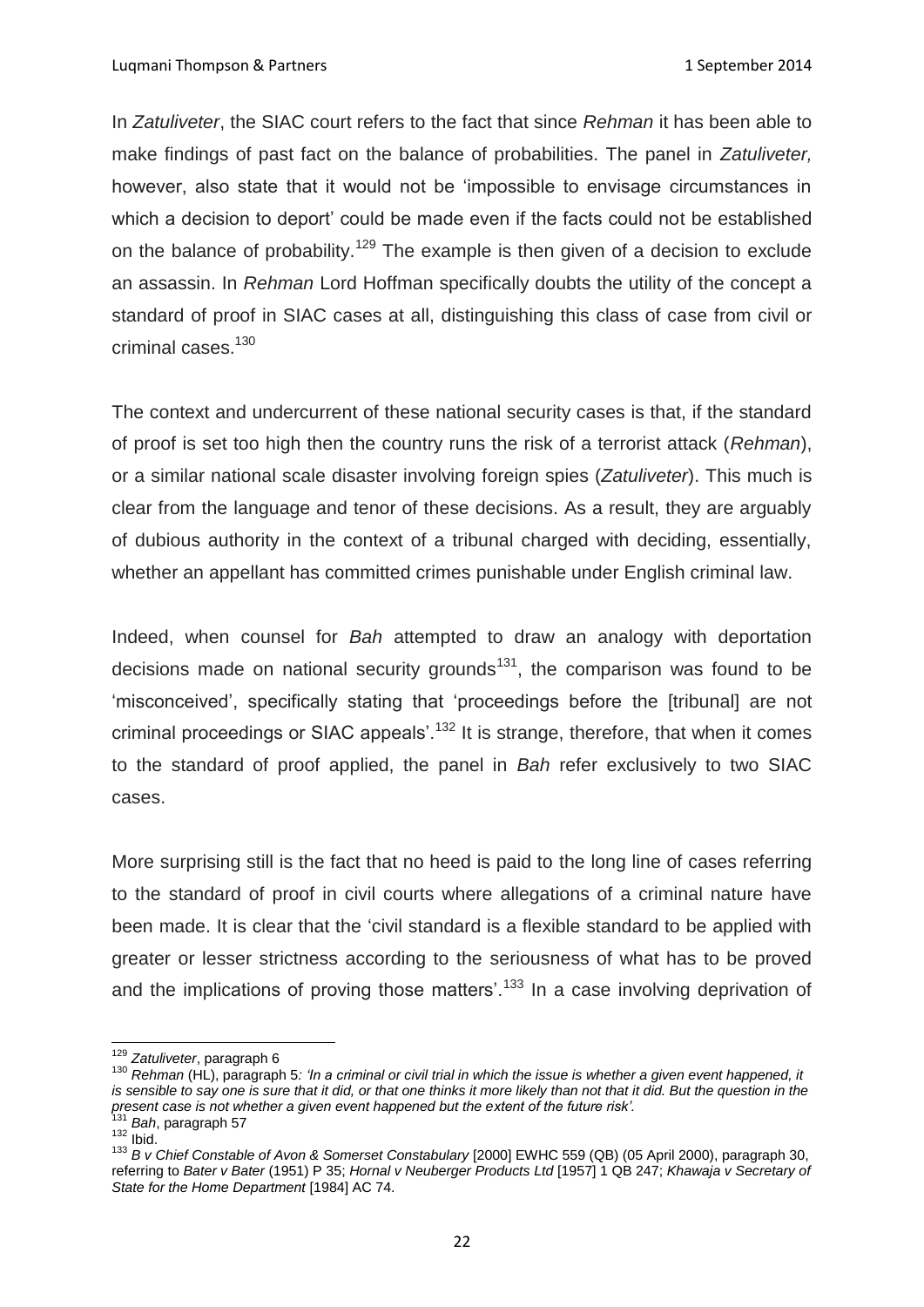liberty it was found that the difference between the civil standard and the criminal standard would be 'largely illusory'.<sup>134</sup> It is generally accepted that the more serious the allegation, for example fraud<sup>135</sup>, crime<sup>136</sup> or the sexual abuse of children<sup>137</sup>, the higher will be the required degree of proof: the standard of proof must be consistent with the 'gravity of the charge'.<sup>138</sup>

In the case of *McCann* although proceedings to obtain an anti-social behaviour order were civil under domestic law, 'given the seriousness of the matters involved' in such proceedings 'at least some reference to the heightened civil standard (which is virtually indistinguishable from the criminal standard) will usually be necessary<sup>139</sup> and magistrates in all such cases were directed by the House of Lords in that case to apply the criminal standard of proof.

In the case of *Breslin & Ors<sup>140</sup>* the families of the victims of the Bloody Sunday bombings brought a tortious action against the alleged perpetrators for unlawful killing. Counsel for the defendants relied heavily on the decision in *McCann* to argue that the appropriate standard of proof, given the gravity of the charge and the circumstances of the case, should be the criminal standard. However, in distinguishing *McCann* the presiding judge found that the litigation was between 'two private sets of individuals' and was a tortious claim and therefore the civil stanrdard applied.<sup>141</sup> No such reasons have been given to explain why the reasoning in *McCann* has not been applied to Nexus tribunals.

Even though *Maaouia* found that deportation or removal does not constitute a penalty for the purposes of Article 6, the same decision nevertheless recognises that these types of decisions have 'major repercussions' for those subject to them.<sup>142</sup> In

 $\overline{\phantom{a}}$ 

<sup>134</sup> Ibid., paragraph 31; and see also *Percy v Director of Public Prosecutions* [1995] 1 WLR 1382

<sup>135</sup> *Hornal v Neuberger Products Ltd* [1957] 1 QB 247, CA; followed in *Nishina Trading Co Ltd v Chiyoda Fire and Marine Insurance Co Ltd* [1969] 2 QB 449, [1969] 2 All ER 776, CA; *Chalmers v Shackell* (1834) 6 C & P 475 (forgery)

<sup>136</sup> *Re Dellow's Will Trusts, Lloyds Bank Ltd v Institute of Cancer Research* [1964] 1 All ER 771, [1964] 1 WLR 451; *Miles v Cain* (1989) Times, 15 December, CA (civil proceedings for rape); Herbert v Poland (1932) 44 Ll L Rep 139 (arson and conspiracy)

<sup>137</sup> *Re H and R (minors)* (sexual abuse: standard of proof) [1996] AC 563

<sup>138</sup> *Re Bramblevale Ltd* [1970] Ch 128, p.137G, where imprisonment could result in contempt proceedings proof beyond reasonable doubt was required

<sup>139</sup> *McCann*, paragraph 37

<sup>140</sup> *Breslin & Ors v Mckevitt* [2011] NICA 33 (07 July 2011)

<sup>&</sup>lt;sup>141</sup> Ibid., paragraph 24

<sup>142</sup> *Maaouia*, paragraph 38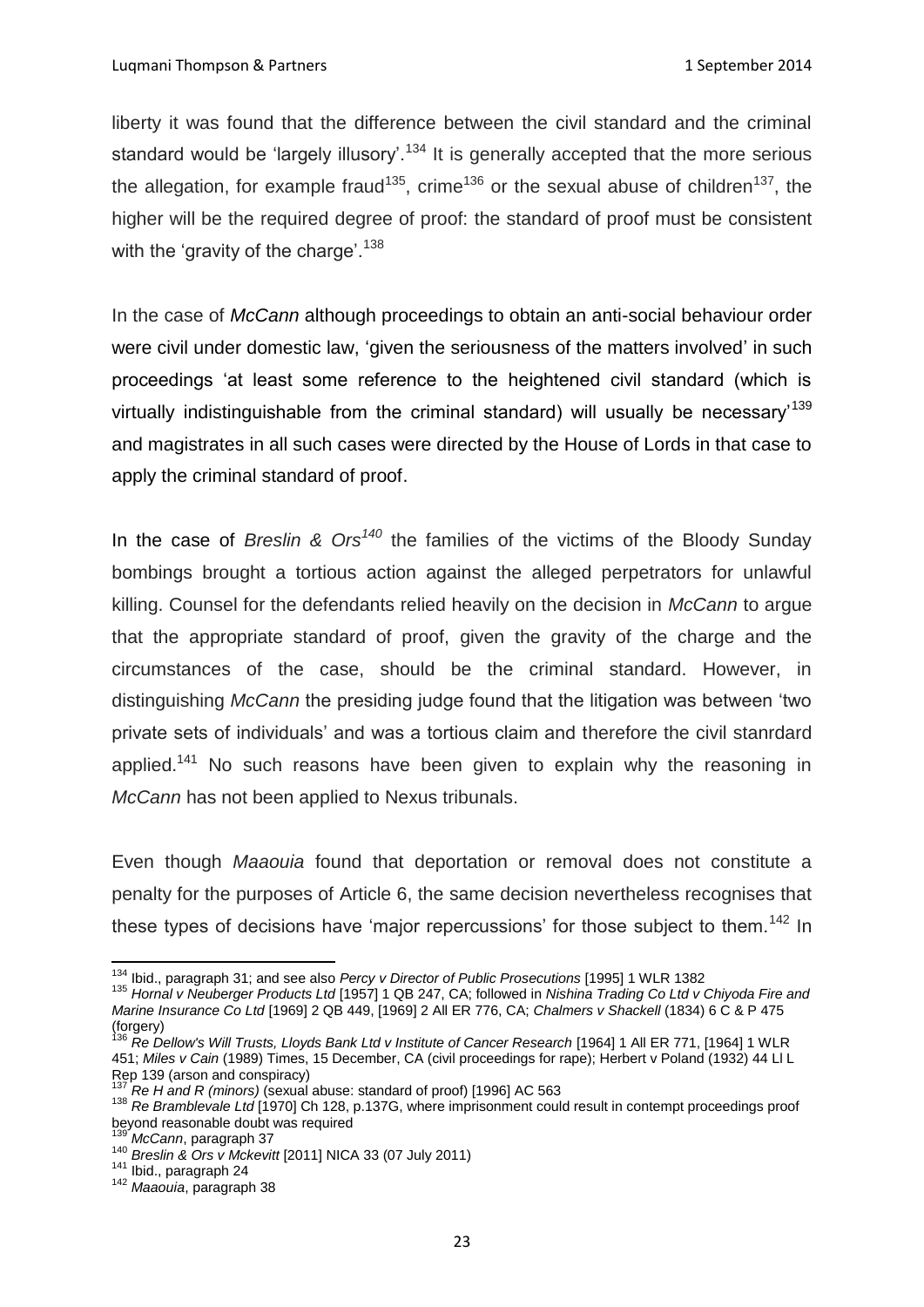addition, addressing the type of allegation made (and leaving the consequences to one side), it is also clear that the majority of the allegations made in Nexus cases relate to criminal conduct, or conduct that would be criminal if it was pursued under the criminal law. The gravity of the charges, or allegations, cannot be in doubt.

Finally, there is arguably strong support for the proposition that the standard of proof required is dependent on the allegation made from the first leading case of *V* in which the court specifically declines to comment on the applicable standard of proof on the basis that the exercise would have been undertaken in an evidential vacuum.<sup>143</sup> This heavily implies that the nature of the accusation and evidence adduced needs to be known before an assessment is made as to the correct standard of proof to be applied.

### Confrontation and 'hearsay' evidence

It is a long-established principle of the English common law that, the defendant in a criminal trial should be confronted by his accusers in order that he may crossexamine them and challenge their evidence.<sup>144</sup> The root of this right date back to Ancient Greece, but in England it is referred to in the King James Bible<sup>145</sup>. bv Shakespeare in *Richard III<sup>146</sup>*, and at the trial of Sir Walter Raleigh for treason in 1603.<sup>147</sup> It has been a fundamental tenet of the common law since at least 1720.<sup>148</sup>

Bentham considered the cross-examination of adverse witnesses as 'the indefeasible right of each party, in all sorts of causes' and criticised inquisitorial procedures practised on the continent, where evidence was received under a 'veil of secrecy' and the door was left 'wide open to mendacity, falsehood, and partiality.'<sup>149</sup>

<sup>143</sup> *V*, paragraph 50

<sup>144</sup> *Davis*, paragraph 5

<sup>145</sup> King James Bible, Acts 25:16: *'It is not the manner of the Romans to deliver any man to die, before that [of which he] is accused have the accusers face to face, and have licence to answer for himself concerning the crime laid against him'*

<sup>146</sup> Shakespeare, W., *Richard III*: *'face to face / And frowning brow to brow, ourselves will hear / The accuser and the accused freely speak'*

<sup>147</sup> Metcalfe, E., 'Time for the UK supreme court to think again on hearsay', *The Guardian, 15 December 2011* <sup>148</sup> *Duke of Dorset v Girdler* (1720) Prec. Ch. 531-532, 24 ER 238: *'the other side ought not to be deprived of the opportunity of confronting the witnesses, and examining them publicly, which has always been found the most effectual method of discovering of the truth'*

<sup>149</sup> Bentham, *Rationale of Judicial Evidence* (1827), Vol II, Bk III, pp 404, 408, 423, referred to in *Davis*, paragraph 5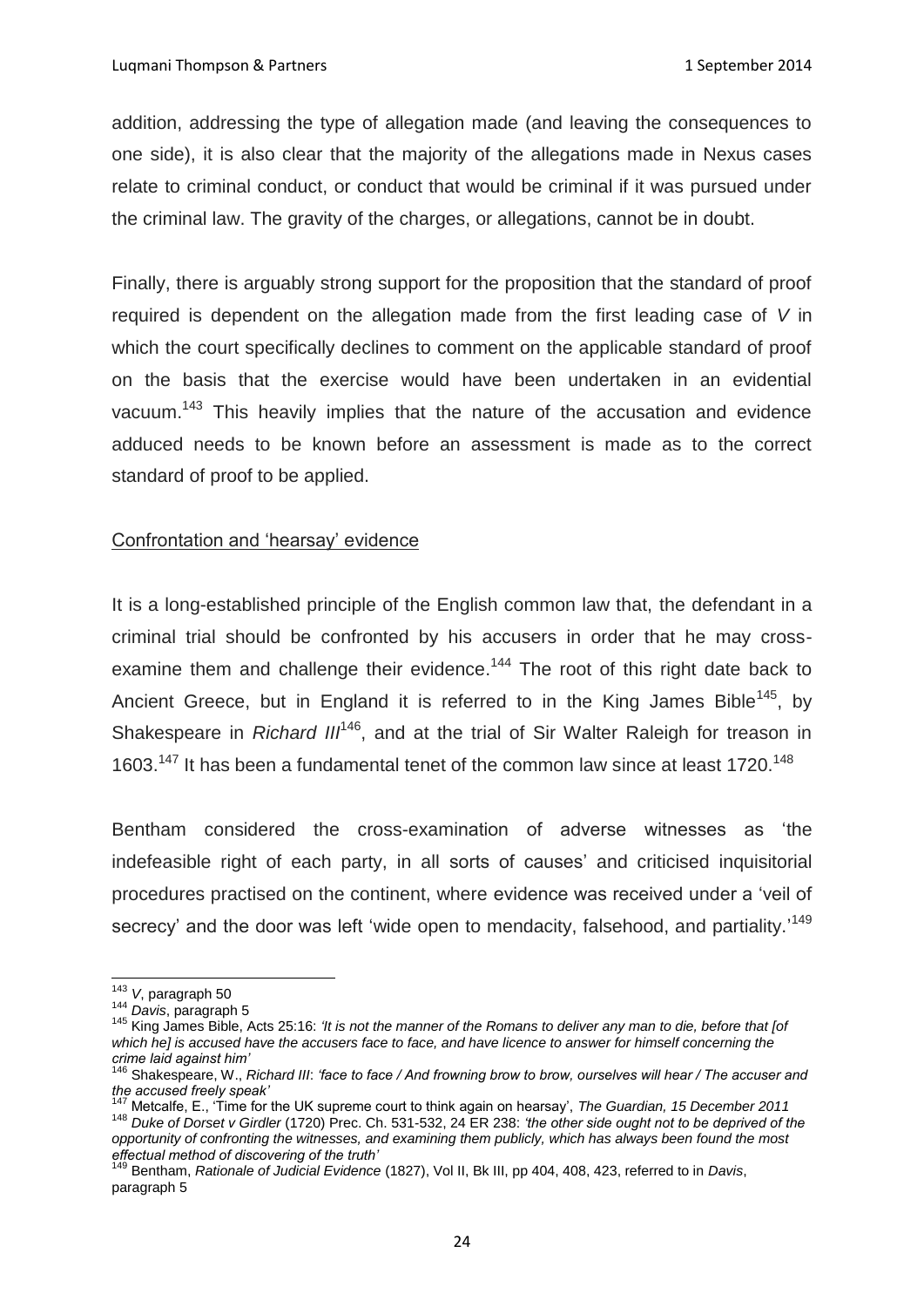In the United States, borrowing from the English common law, the right to crossexamine a witness has been elevated to a constitutional right, described as 'an essential and fundamental requirement for the kind of fair trial which is this country's constitutional goal'.<sup>150</sup>

Notwithstanding the value accorded to cross-examination in England as an enduring aspect of the adversarial legal process, the rules governing a Nexus appeal are clear: the tribunal 'may not compel a party or witness to give any evidence…which he could not be compelled to give…at the trial of a civil claim' in the same jurisdiction.<sup>151</sup>

In *Davis,* in which the House of Lords rejected attempts to circumscribe the right of cross-examination due to concerns regarding witness intimidation, the court agreed with the 1975 Gardiner committee<sup>152</sup>, tasked to investigate the use of anonymous witnesses in Northern Ireland during the troubles, which found that granting anonymity to witnesses would place 'very serious limitations…on effective crossexamination [which] would imperil the whole concept of a fair trial'.<sup>153</sup> The court in *Davis* found that there could be no better illustration of the strength of the common law requirements on the point.<sup>154</sup>

The practical issues for an appellant in Nexus appeals are the same as for defendants in criminal trials for the three reasons referred to in *Davis<sup>155</sup>*: firstly, that no investigation can be conducted by the accused's legal representatives into the witness' background to ascertain whether he has a general reputation for untruthfulness, whether he has made previous inconsistent statements nor to investigate other matters which might be relevant to his credibility in general; secondly, it is more difficult to make enquiries to establish that the witness was not at places on the occasions mentioned by him; and thirdly, it heightens the witness' sense of impregnability and increases the temptation to falsify or exaggerate. This

<sup>150</sup> *Pointer v Texas* 380 US 400, 405 (1965)

 $^{151}$  Asylum and Immigration Tribunal Rules 2005, Rule 51(2)

<sup>152</sup> Report of a Committee to consider, in the context of civil liberties and human rights, measures to deal with terrorism in Northern Ireland, Chairman: Lord Gardiner *(Cmnd. 5847)*, January 1975

<sup>153</sup> Quoted in *Davis*, paragraph 6

<sup>154</sup> *Davis*, paragraph 40

<sup>155</sup> Ibid., paragraph 51*,* referring to the judgment of Ackermann J in the South African case of *State v Leepile* (5) 1986 (4) SA 187, 189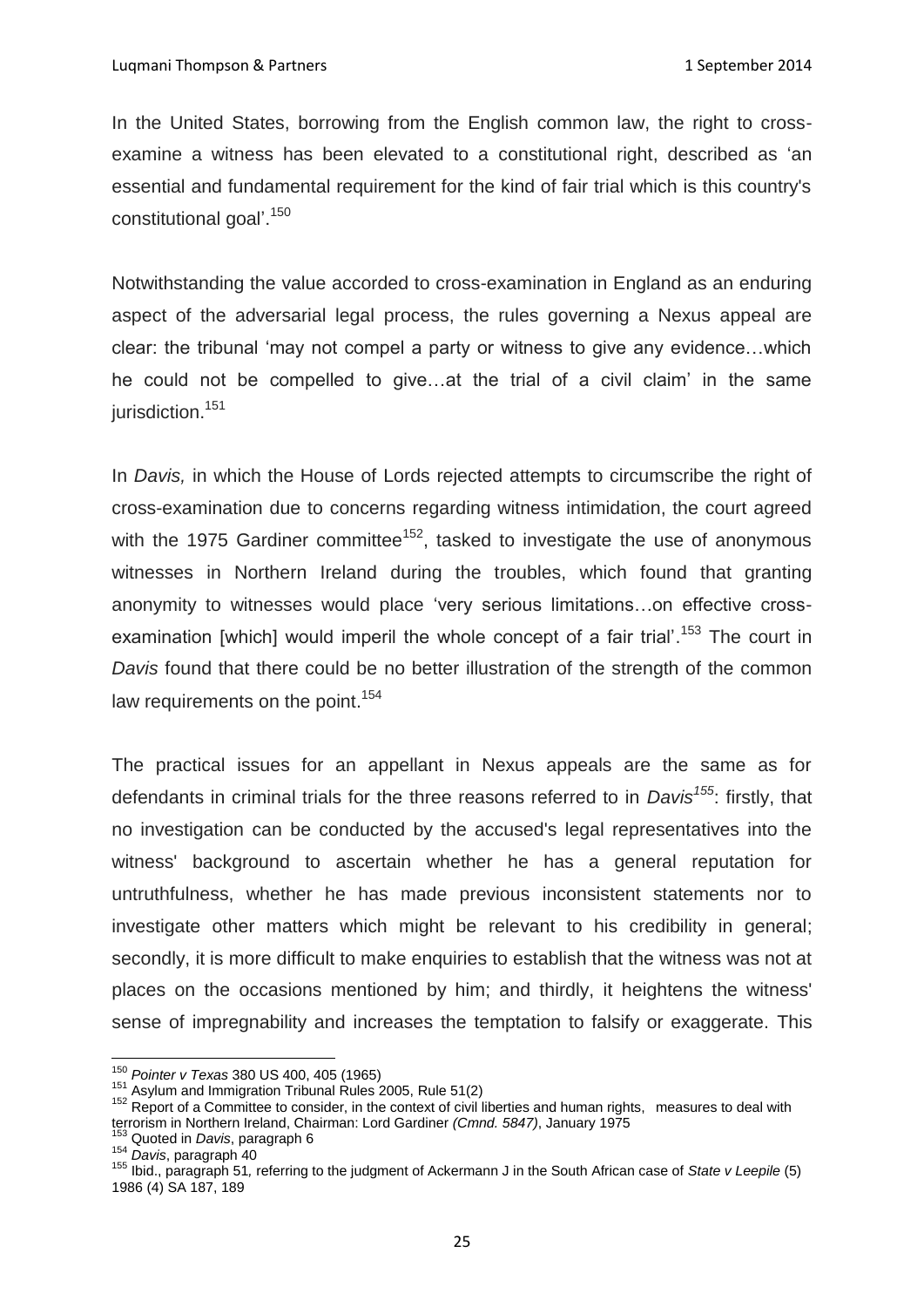would be especially so where the testimony of the witnesses concerned constitutes the sole or decisive evidence implicating the appellant.<sup>156</sup>

Where evidence is adduced from witnesses who are either anonymous or absent (or both) from the hearing, their evidence becomes 'hearsay': that is, any statement of fact other than one made, of his own knowledge, by a witness in the course of oral testimony.<sup>157</sup> The starting point in relation to the admissibility of this evidence in Nexus hearings (and in all other immigration tribunal hearings) is that it is admissible as long as it 'appears to be relevant…even if that evidence would be inadmissible in a court of law'.<sup>158</sup>

The relaxed approach of the civil courts with regard to the admissibility of hearsay evidence is to be contrasted with the strict rules which exist in the criminal justice system. The reason for the general exclusion of this type of evidence in criminal proceedings is that it is potentially unreliable.<sup>159</sup> In addition, 'the weight to be given to such evidence [is] less easy to appraise than that of evidence delivered by a witness face to face with the defendant and subject to testing by cross-examination<sup>'.160</sup> Its exclusion provides a safeguard against such untested evidence being given a 'probative force which it does not deserve'.<sup>161</sup>

Whilst by and large hearsay remains excluded from the criminal process exceptions have been created by legislation which enables certain evidence to be admitted in certain circumstances, for example if witnesses are unavailable through death, illness, or absent through fear.<sup>162</sup> However, the relaxation of these rules does not extend to witnesses who are not only anonymous but absent<sup>163</sup> and, importantly, in the criminal process a defendant who is faced with hearsay evidence will be entitled to ask the court to call upon the Crown to investigate the credibility of any absent witness and to disclose anything capable of challenging it.<sup>164</sup> Irrespective of the

<sup>156</sup> *Davis*, paragraph 59

<sup>157</sup> *Horncastle & Ors, R. v* [2009] UKSC 14 (09 December 2009), paragraph 20

<sup>158</sup> Rule 51(1) Asylum and Immigration Tribunal Rules 2005 (as amended)

<sup>159</sup> *Horncastle*, paragraph 21

 $160$  Ibid.

<sup>161</sup> *R v Blastland* [1986] AC 41 at 53

<sup>162</sup> See, *inter alia*, s.116 Criminal Justice Act 2003

<sup>163</sup> *Horncastle*, Annex 4, paragraph 13

<sup>164</sup> Ibid., paragraph 36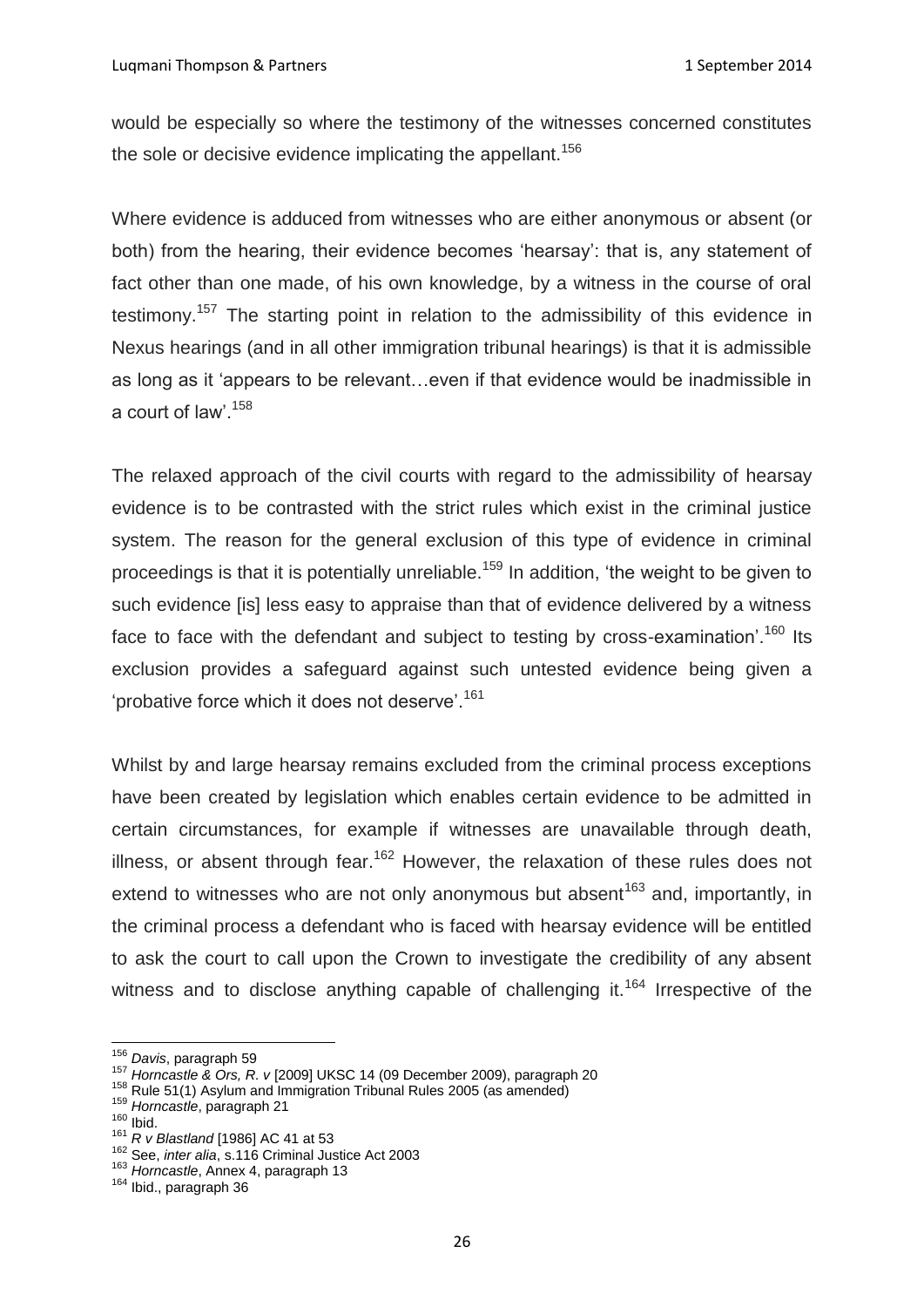merits of the individual case concerned, a criminal court would never be able to reach a conclusion of fact regarding the conduct of an individual based on evidence given by anonymous and absent witnesses.<sup>165</sup>

The SSHD will inevitably argue that the principles outlined above are relevant only in criminal trials. However, many of the concerns expressed in *Davis*, are equally relevant in Nexus appeal hearings. In Nexus appeals the task of the tribunal judge is essentially the same as a jury in a criminal trial: to decide whether or not alleged conduct took place. Other than by reference to procedural rules, it is not clear why the use of anonymous witnesses is declared to be fair in one set of proceedings, and unfair in another.

### Other features

There are three further features of the Nexus appeals process which suggests that it is unlawful.

Firstly, the lack of access to publicly funded legal representation. As discussed above, for the majority of the process the appellant in *Farquharson* was without legal representation, and spent most of the time detained. Legal aid is no longer available to those appealing against decisions to deport them and appellants must now instruct representatives on a private basis. The expressions of the bench in *Farquharson* that legal aid should be granted 'readily' in such cases is not enough to persuade the Legal Aid authorities to make exceptions to the general rule.<sup>166</sup>

The cost of representation is greater than normal (compared to other deportation cases) given the number of documents usually served in the form of CRIS reports. Whilst there is regular argument about the rates paid to publicly funded lawyers in criminal cases, there is rarely any disagreement that solicitors and/or barristers should be available to represent litigants where they are accused of crimes by the state and will be at risk of losing their liberty if found guilty.<sup>167</sup>

<sup>165</sup> *Horncastle*., Annex 4, paragraph 13

<sup>166</sup> *Op. cit*., n.86, above

<sup>&</sup>lt;sup>167</sup> A fine example of the assumption that litigants in complex criminal cases should be entitled to publicly funded representation is clear from the conspicuous absence of any consideration of, or reference to, the rationale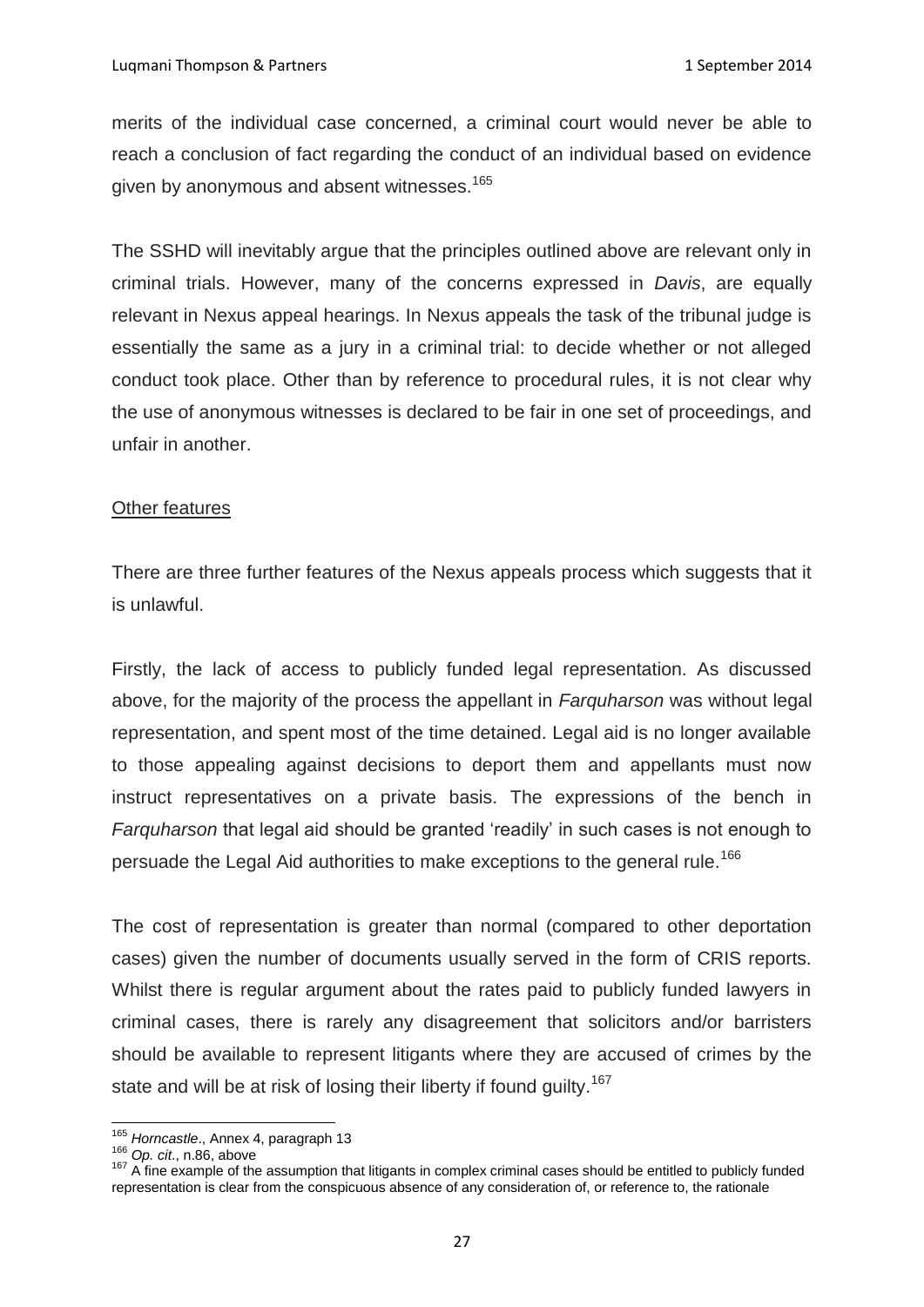Furthermore, defendants in criminal trials will often instruct experts (at public expense) to comment on the reliability of certain evidence adduced by the prosecution. This is particularly the case in relation to medical and DNA evidence. In the case of *Farquharson*, medical evidence was relied on by the tribunal without demur<sup>168</sup>, and the appellant, without legal representation was not in a position to challenge that reliance which he may well have been in a position to do in a criminal trial.

Secondly, in criminal cases where an individual is accused of serious wrongdoing, there is a right to be tried by a jury of your peers. This right goes back to Magna Carta<sup>169</sup> and 'represents the value that society places on the judgment of peers when citizens are accused of serious crime'.<sup>170</sup> Polls routinely find that the vast majority of people think jurors are fairer than judges in deciding whether a person is quilty.<sup>171</sup> The court in *V* was unimpressed by the submission that 'professional' tribunal judges were not properly equipped to maintain the proper degree of objectivity in considering the appropriate weight to accord the evidence advanced on behalf of the Home Office.<sup>172</sup> However, this begs the question as to why we have juries at all if judges are adequately equipped to perform this task alone.

Thirdly, there are serious concerns about the dearth of information relating to Nexus. There does not, for example, appear to be any publicly available policy governing how an individual is referred to Nexus by the police.<sup>173</sup> The amount of conflicting information regarding the operation from various sources (as explored above) seems to suggest there is not even an unpublished policy governing the operation of the

<sup>169</sup> Wagner, A., 'Is the historic right to trial by jury slipping away?', UK Human Rights Blog, (13 April 2010), available at<http://ukhumanrightsblog.com/2010/04/13/is-the-historic-right-to-trial-by-jury-slipping-away/> accessed on 25 August 2014

underlying the need for such representation in *R v Crawley* [2014] EWCA Crim 1028, a case concerning the absence of suitably qualified QCs in serious fraud cases.

<sup>168</sup> *Farquharson*, paragraph 48

 $170$  Paul Mendelle QC, Chairman of the Criminal Bar Association, quoted in Porter, H., 'Trial by jury is basis of British justice', The Guardian, (1 April 2010), available at

<http://www.theguardian.com/commentisfree/henryporter/2010/apr/01/trial-by-jury-heathrow-case> accessed on 25 August 2014

 $171$  Grimes, J., 'Importance of Trial by Jury', The Huffington Post (16 March 2014), available at [http://www.huffingtonpost.co.uk/jonathan-grimes/importance-of-trial-by-jury\\_b\\_4965104.html](http://www.huffingtonpost.co.uk/jonathan-grimes/importance-of-trial-by-jury_b_4965104.html) accessed on 25  $\frac{1.11 \times 100 \times 100}{472}$ 

 $V$ , paragraph 44

<sup>173</sup> FOI Request 32144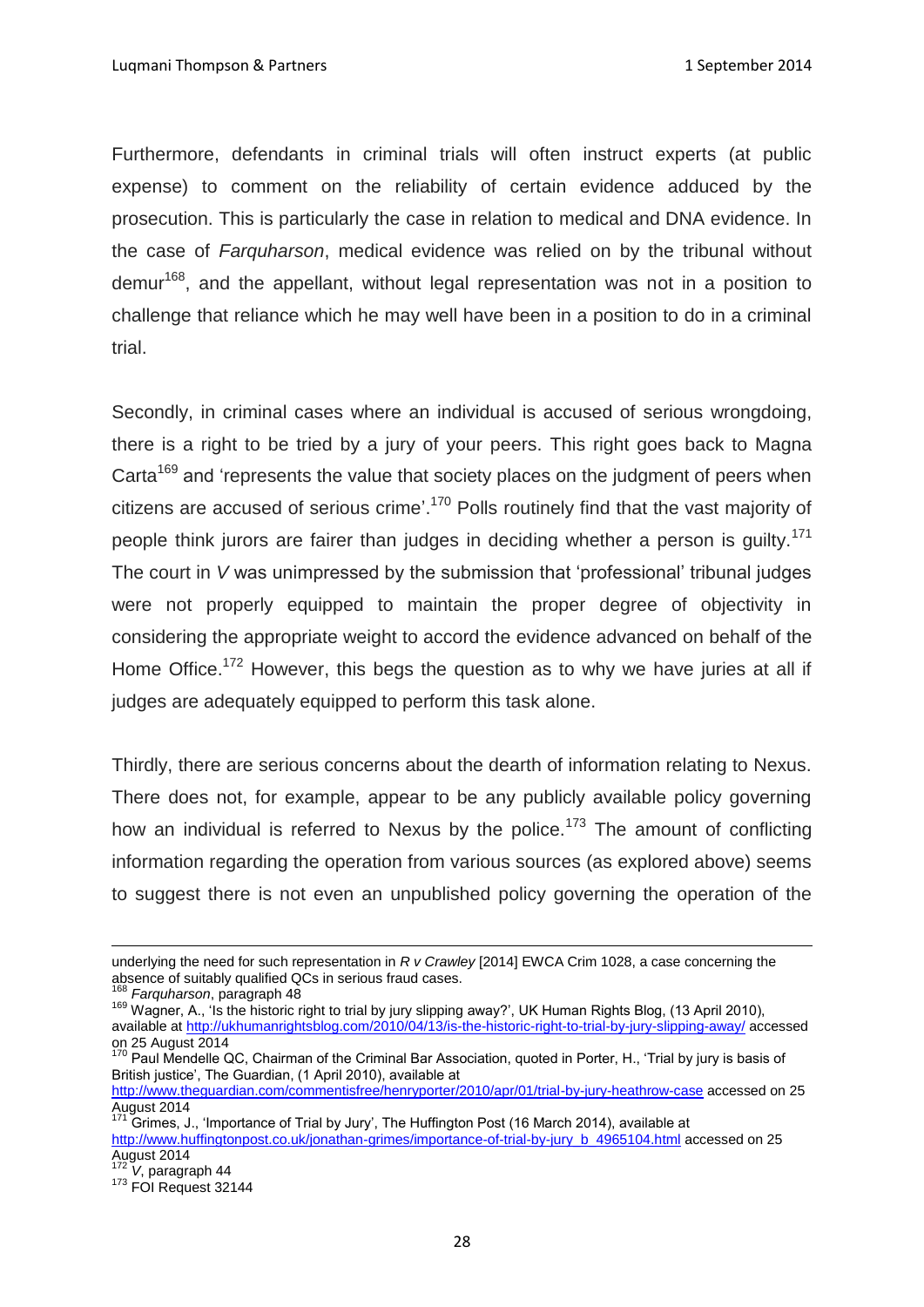scheme. The Home Affairs Select Committee itself complained about the opacity of Nexus and requested that further evidence be provided.<sup>174</sup> In light of relatively recent guidance from the Supreme Court<sup>175</sup>, it is questionable whether, in the absence of a policy which governs its operation, Nexus can be considered lawful.

### Ultra Vires?

The admissibility of hearsay evidence; the right to cross-examine a witness; the correct application of the standard of proof; and access to justice in the form of legally aided representation are fundamental tenets of the common law right to a fair trial, which is itself a basic constitutional right in England and Wales. We briefly examine how the status of these rights might be used to challenge the way in which Nexus tribunals operate.

In *Ex P Morgan Grenfell<sup>176</sup>* Lord Hoffman described the way in which the courts will ordinarily construe general words in a statute which have the effect of overriding fundamental human rights 'as not having been intended to do so' and that 'an intention to override such rights must be expressly stated or appear by necessary implication'.<sup>177</sup> This principle of statutory construction 'has long been applied to the question of whether a statute is to be read as having overridden some basic tenet of the common law'.<sup>178</sup> The House of Lords<sup>179</sup> had earlier accepted that Parliament can legislate 'contrary to fundamental principles of human rights' but must 'squarely confront what it is doing and accept the political cost' given that the 'constraints on its power are ultimately political, not legal'.<sup>180</sup>

 $\overline{a}$ <sup>174</sup> Op. Cit., [Home Affairs Committee - Fifteenth Report - The work of the Immigration Directorates (April -September 2013)]

<sup>175</sup> *Lumba (WL) v Secretary of State for the Home Department* [2011] UKSC 12 (23 March 2011): 'The individual has a basic public law right to have his or her case considered under whatever policy the executive sees fit to adopt provided that the adopted policy is a lawful exercise of the discretion conferred by the statute: see *In re Findlay* [1985] AC 318, 338E. There is a correlative right to know what that currently existing policy is, so that the individual can make relevant representations in relation to it' (paragraph 35)

<sup>176</sup> *R (Ex P Morgan Grenfell & Co Ltd) v Special Commissioner of Income Tax* [2002] UKHL 21  $177$  Ibid., paragraph 8

<sup>178</sup> Ibid., paragraph 44; referring also to *Viscountess Rhondda's Claim* [1922] 2 AC 339*; B v DPP* [2000] 2 AC  $428$ 

<sup>179</sup> *Regina v. Secretary of State for the Home Department Ex Parte Simms* [2000] 2 AC 115 at p.131

 $180$  Nogume 180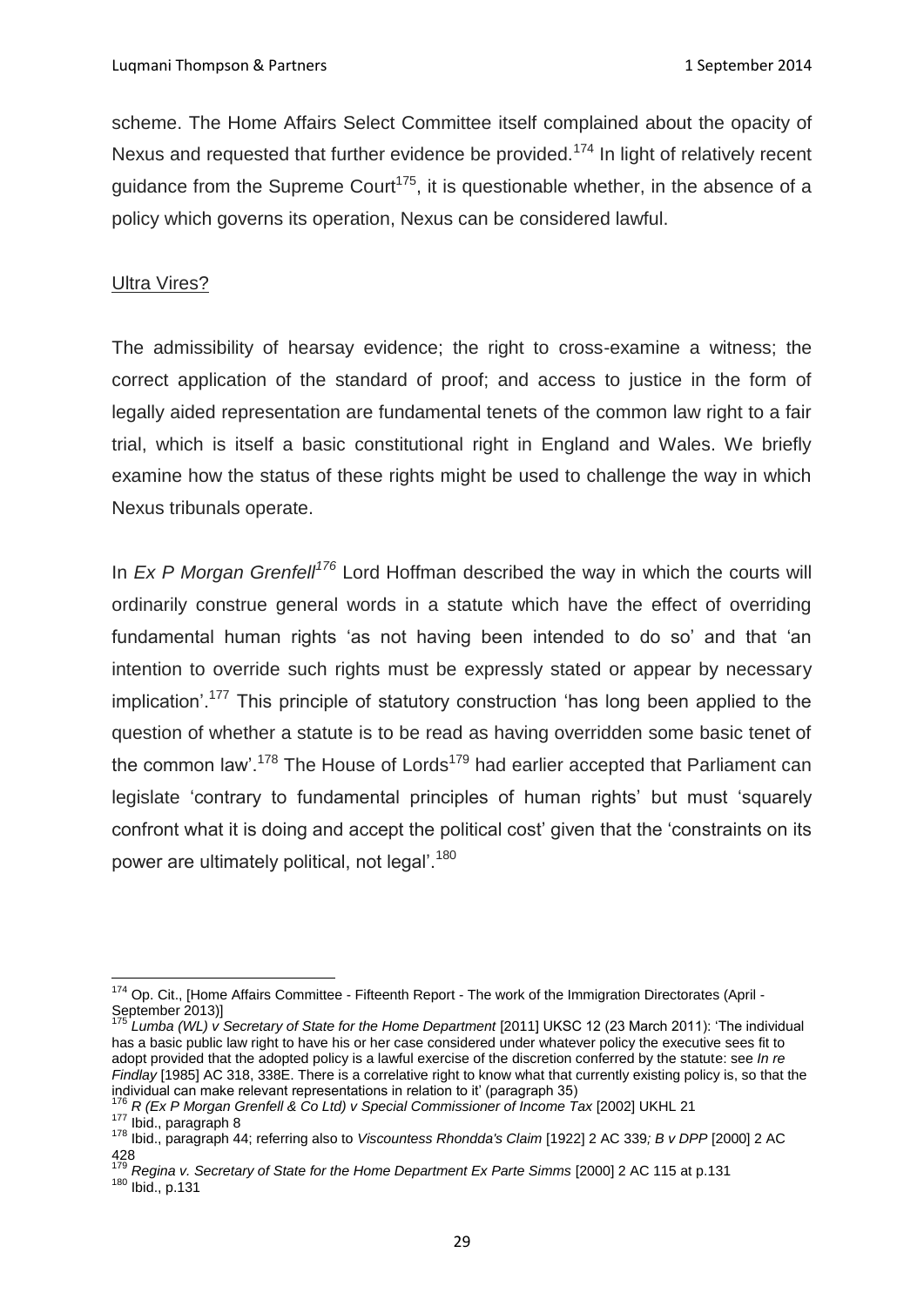The fundamental right arising in *Ex Parte Morgan Grenfell* concerned legal professional privilege and it was held that, although the provision in question<sup>181</sup> clearly stated that a person so required must deliver to an inspector documents pertaining to tax liabilities, the claimants in the case were not required to deliver up the relevant documents because the 'statute [did] not contain any express words that abrogate[d] the taxpayer's common law right to rely upon legal professional privilege.<sup>'182</sup> Where there is no express enactment which abrogates the fundamental right, the provision must do so by 'necessary implication'<sup>183</sup> which is a matter of 'express language and logic not interpretation<sup>'184</sup>

Alternatively, and especially when dealing with secondary legislation which is relevant for our purposes, the provision giving authority must be 'within the reasonable range of responses which Parliament could have intended'.<sup>185</sup> For example 'if they involved such oppressive or gratuitous interference with the rights of those subject to them as could find no justification in the minds of reasonable men, the Court might well say, 'Parliament never intended to give authority to make such rules; they are unreasonable and ultra vires."<sup>186</sup> As found by Lady Hale 'the more fundamental the right interfered with, and the more drastic the interference, the more difficult it is to read a general rule or regulation making power as authorising that interference.'<sup>187</sup>

We argue that the interference with the common law right to a fair trial, itself a prized right amongst rights, can, for the reasons given above, properly be described as 'drastic' and that Parliament cannot have intended to abrogate the rights of appellants in this way. In the absence of a finding that Article 6 applies to Nexus appeals, we would argue that the secondary legislation<sup>188</sup> which governs deportation appeals should be read down to exclude evidence provided by anonymous witnesses, and to enable witnesses to be summoned. If these provisions are not capable of bearing such a reading then they should, in Nexus appeals, arguably be

<sup>&</sup>lt;sup>181</sup> S.20 Taxes Management Act 1970 (as amended)

<sup>182</sup> *Ex parte Morgan Grenfell*, paragraph 45

<sup>183</sup> *R v SSHD ex parte Leech* [1994] QB 198

<sup>184</sup> *Ex parte Morgan Grenfell*, paragraph 45

<sup>185</sup> *Kruse v Johnson* [1898] 2 QB

<sup>186</sup> Ibid., paragraphs 99-100

<sup>187</sup> *R (Ex parte Mohammed Salim) v Secretary of State for the Home Department* [1990] Imm AR 316, p. 457

<sup>188</sup> In particular Rule 51(1) and 51(2) Asylum and Immigration Tribunal Rules 2005 (as amended)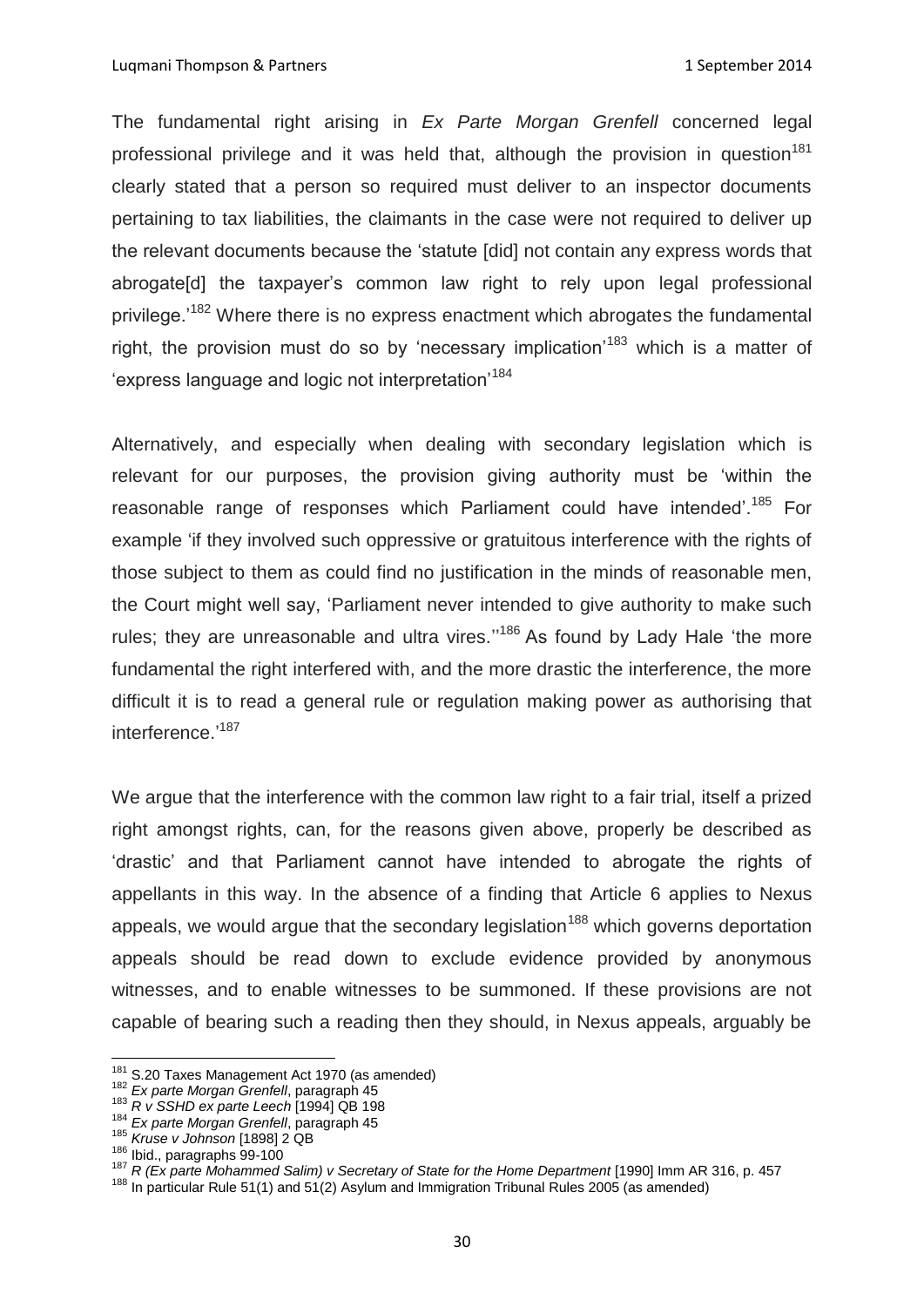declared *ultra vires* the Tribunals, Courts and Enforcement Act 2007 which give them life.

## **Conclusion**

Operation Nexus strips foreign nationals in deportation appeals of almost every tool available to their similarly accused British counterparts to challenge allegations made against them by the state of wrongdoing. They must litigate without the power to cross examine witnesses giving evidence against them, who may remain anonymous and absent from the court, without publicly funded legal representation, without any restriction as to the material placed before the fact-finding court, and can be found responsible for conduct on a mere balance of probabilities. It is an axiom that the fairness of a trial should not largely depend on the diligent performance of their duties by the prosecuting authorities<sup>189</sup>, but there is significant scope by the authorities in Nexus appeals for systemic abuse, if not intentionally then institutionally, as ironically pointed out by the SSHD herself.

Appellants are generally prevented from making the obvious argument that the implications of a wrong decision, or wrong decisions, in a deportation appeal are arguably far worse than those in the event of wrongful conviction: the worst-case scenario in the event of a wrongful conviction is that the individual goes to prison. If someone is found to be liable for deportation by reason of their conduct, however, the likely outcome is removal from the jurisdiction and permanent exclusion from a country where they may have spent a good portion (and in many cases the vast majority) of their lives and we entirely agree with the view that deportation constitutes a 'double punishment, in the humane sense of the term'.<sup>190</sup> The legal fiction created in *Maaouia* that deportation does not amount to such a punishment continues to haunt deportation hearings, but is surely unsustainable as a proposition in Nexus cases, where conduct is yet to be proven.

The possible wider consequences are more sinister still. A British national in this country is innocent until proven guilty. If he is charged and stands trial, his acquittal

**<sup>.</sup>** <sup>189</sup> *Op. Cit.*, n.58, above

<sup>190</sup> Concurring Opinion of Judge Costa in *Maaouia,* paragraph 6